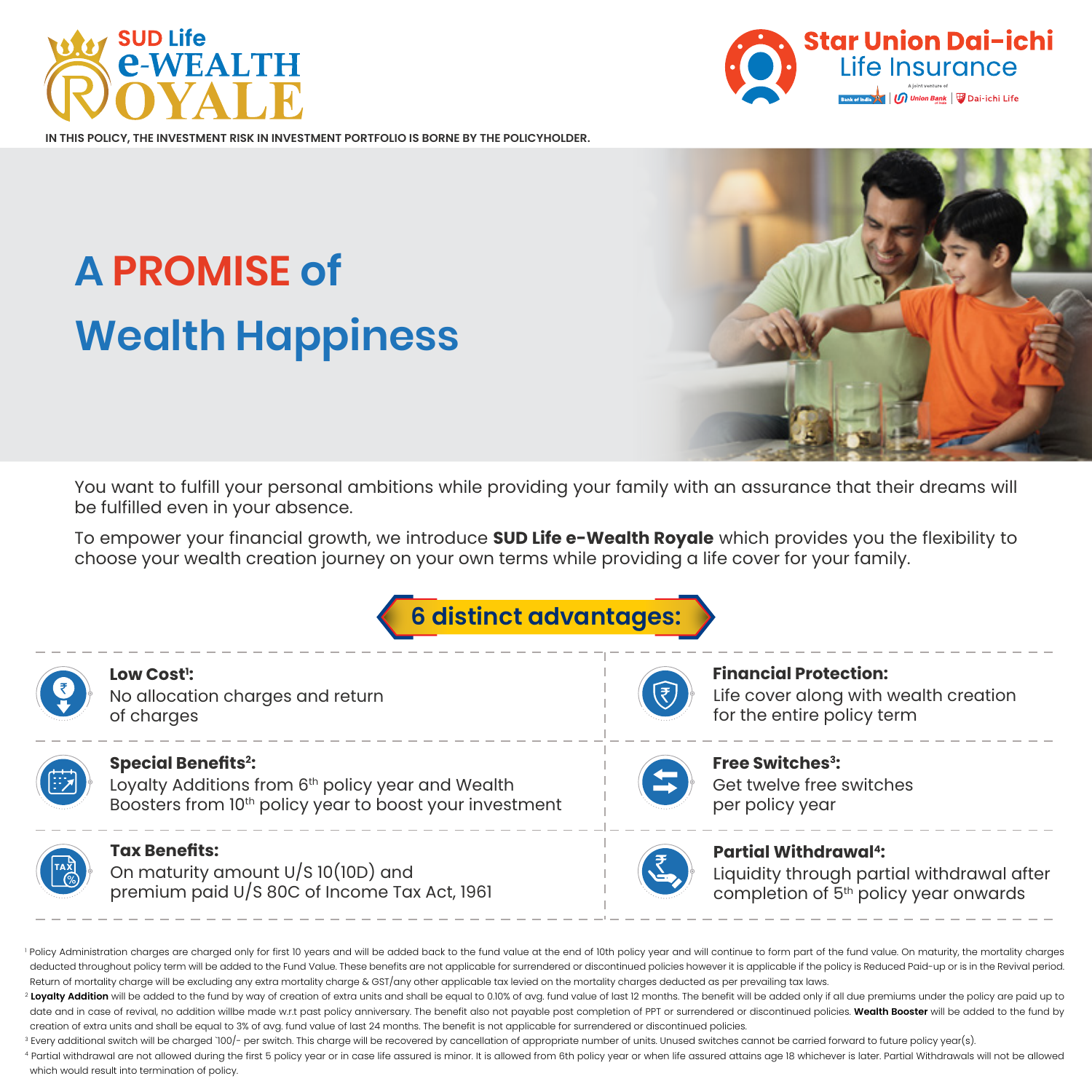# IN THIS POLICY, THE INVESTMENT RISK IN INVESTMENT PORTFOLIO IS BORNE BY THE POLICYHOLDER.

**The Unit Linked insurance products do not offer any liquidity during the first five years of the contract. The Policyholder will not be able to withdraw the monies invested in unit linked insurance products completely or partially till the end of the fifth year.**

Life Protection along with Wealth Creation is one of the most important aspects of your life. May it be for your child's future, - financially securing your post-retirement years or simply accumulating corpus for unforeseen events. Ensuring that your accumulated wealth grow at a sustainable rate is as important as important as earning it.

Presenting you **SUD Life e-Wealth Royale**, a Unit-Linked, Non-Participating Individual Life Insurance Plan that offers you flexible investment options to achieve your goals along with Life cover.



# IDEAL STEPS TO FOLLOW

- 1. Read the brochure carefully
- 2. Understand the benefits and remember the important points before buying the insurance plan
- 3. Meet our representatives or call 1800 266 8833 to clarify any pending doubts



# YOU WILL COME ACROSS THE FOLLOWING SECTIONS IN THE BROCHURE

- 1. Is this the right plan for you?
- 2. Know your plan better
- 3. Making the most of your plan
- 4. Things you should remember!
- 5. Terms & Conditions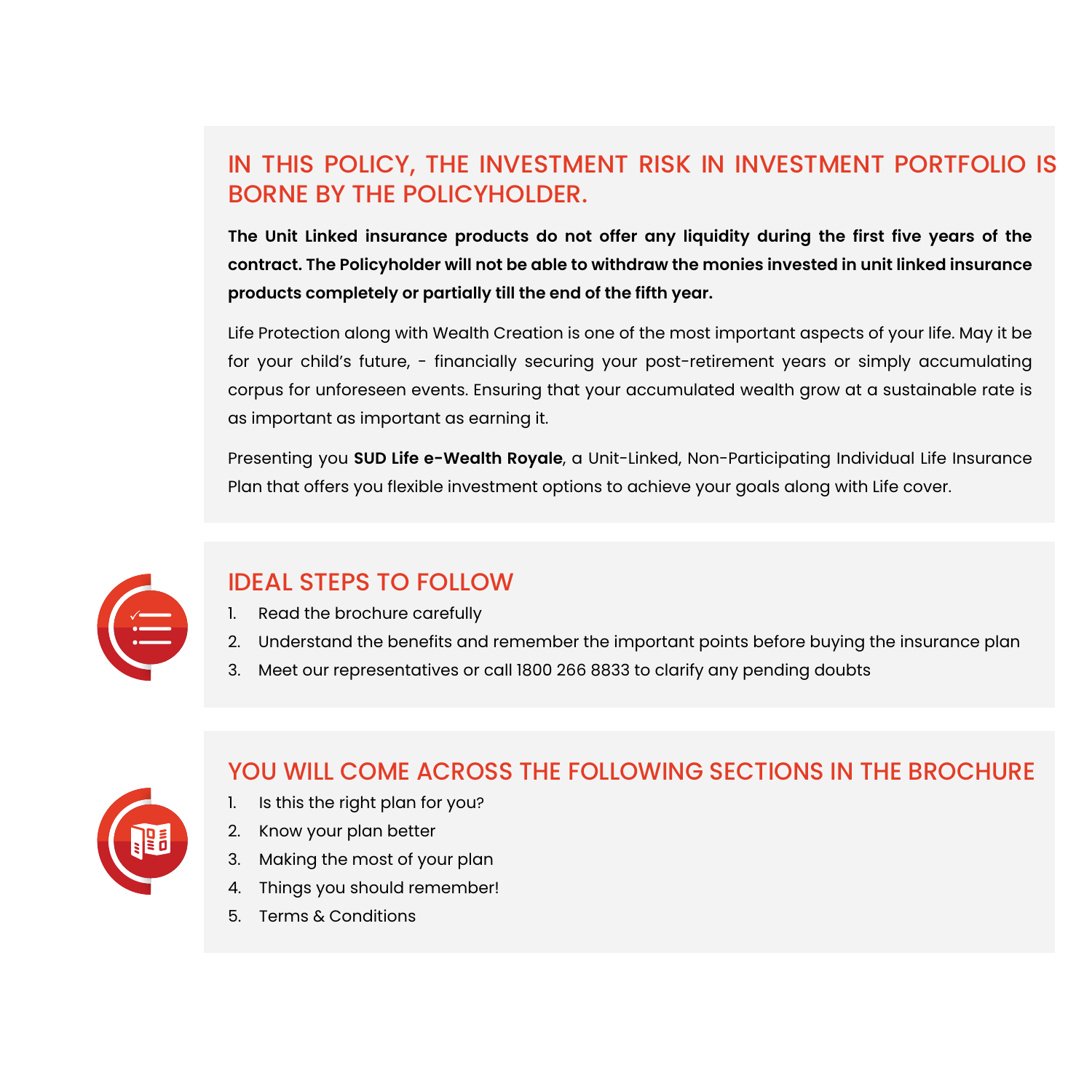#### **What is SUD Life e-Wealth Royale?**

SUD Life e-Wealth Royale is a Unit Linked life insurance plan that provides life cover along with an opportunity to create wealth in a way you wish. It provides you to choose any one of this plan options: Platinum or Platinum Plus. Policyholder can choose from two unique Investment Strategies as per their changing risk appetite.

#### **When is the plan right for you?**

This insurance plan is right for you if:

- You want a plan that gives a long horizon life protection & value creation
- You would like to take opportunity to earn market linked returns based on your age & risk appetite
- You want a plan that would return the cost of insurance upon maturity



### **What are the Options under this Plan?**

Policyholder will have to choose the plan option at the inception of the policy and the plan option once chosen cannot be altered anytime during the policy term.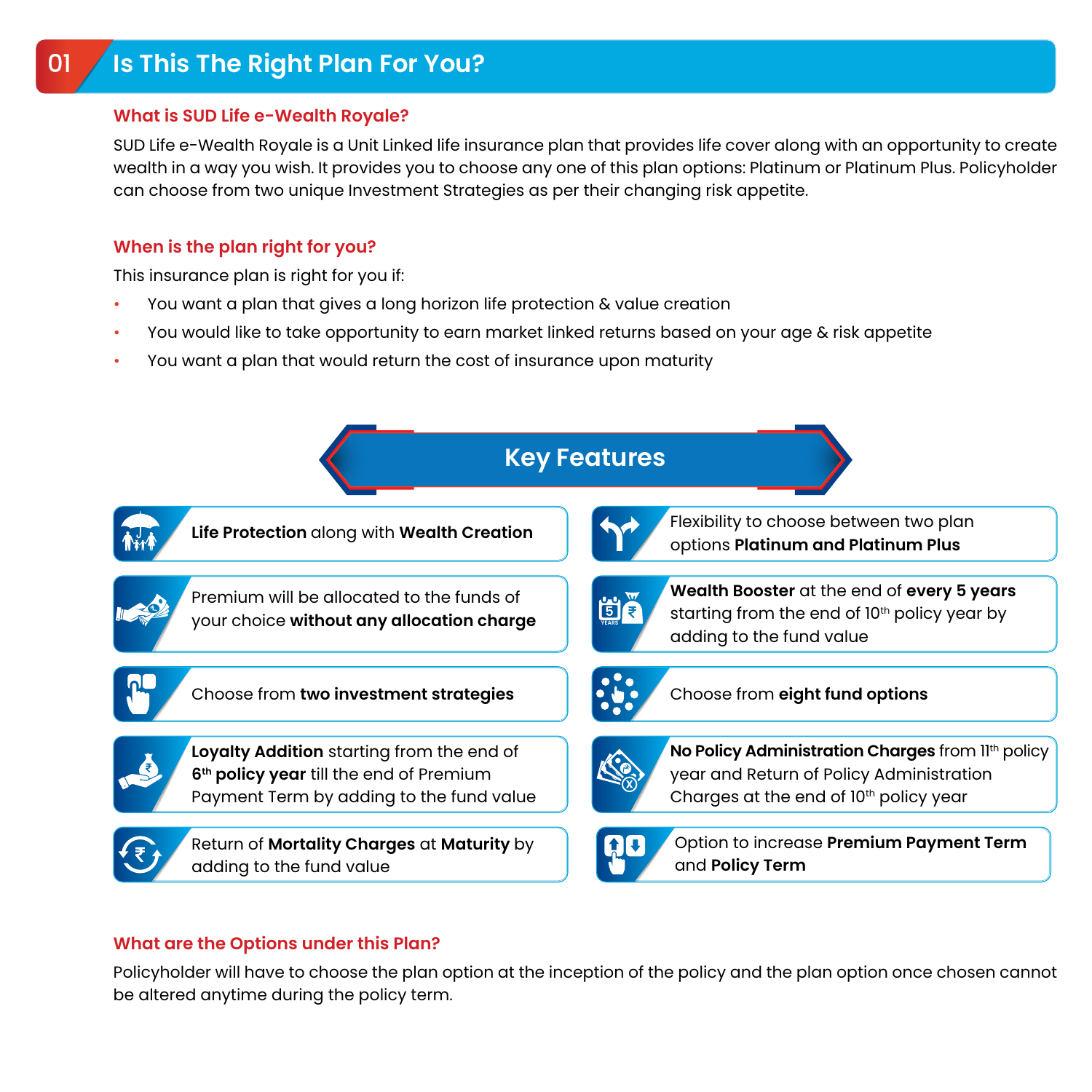#### **A. Plan Option - Platinum**

An option that provides life cover to the Life Assured.

#### **B. Plan Option - Platinum Plus**

An option that provides life cover to the Life Assured and additional risk benefit in case of below described events:

#### **1. In case the Life Assured is Minor at Date of Commencement of the Policy:**

 No future premiums are required to be paid, in case the Policyholder dies or suffers Total & Permanent Disability cause due to Accident (ATPD), during the Premium Paying Term and any premium is yet to be paid under the Policy.

 The Policy will continue as Fully Paid-up and in-force policy till the end of the Policy Term provided all due premiums before the incident have been paid.

**2. In case the Life Assured is Major (Age at Entry >= 18 Years) at Date of Commencement of the Policy:** 

 No future premiums are required to be paid, in case of Total and Permanent Disability of the Life Assured due to accident (ATPD) during the Premium Paying Term and any premium is yet to be paid under the Policy.

 The policy will continue as Fully Paid-up and in-force policy till the end of the Policy Term, provided all due premiums before the incident occurred have been paid.

In both of the above scenarios, an amount equal to the present value of future premium (if any) discounted at the rate of 5.5% per annum calculated on the date of above described event will be credited by the Company to the fund value. Present value of future premium due shall be allocated among the funds in the same proportion as the value of total units held in each fund at the time of allocation.

After the addition of the above benefit i.e. Additional Risk Benefit to fund value, the life insurance cover for the Life Assured will continue along with below mentioned benefits:

- The policy will continue till Maturity or Death of Life Assured, whichever is earlier.
- No future premiums are required to be paid.
- Policy will not acquire Discontinuance status as it will be treated as Fully Paid-up and in-force, provided all due premiums before the incident occurred have been paid.
- Loyalty additions will be payable till end of the premium paying term provided the policy was in-force as at the date of event.
- Wealth Booster Additions will be payable till end of the policy term provided the policy was in-force as at the date of event.
- Relevant charges like Policy Administration Charges, Fund Management Charges and Mortality Charges on sum at risk on the life of Life Assured will continue to be levied as and when due.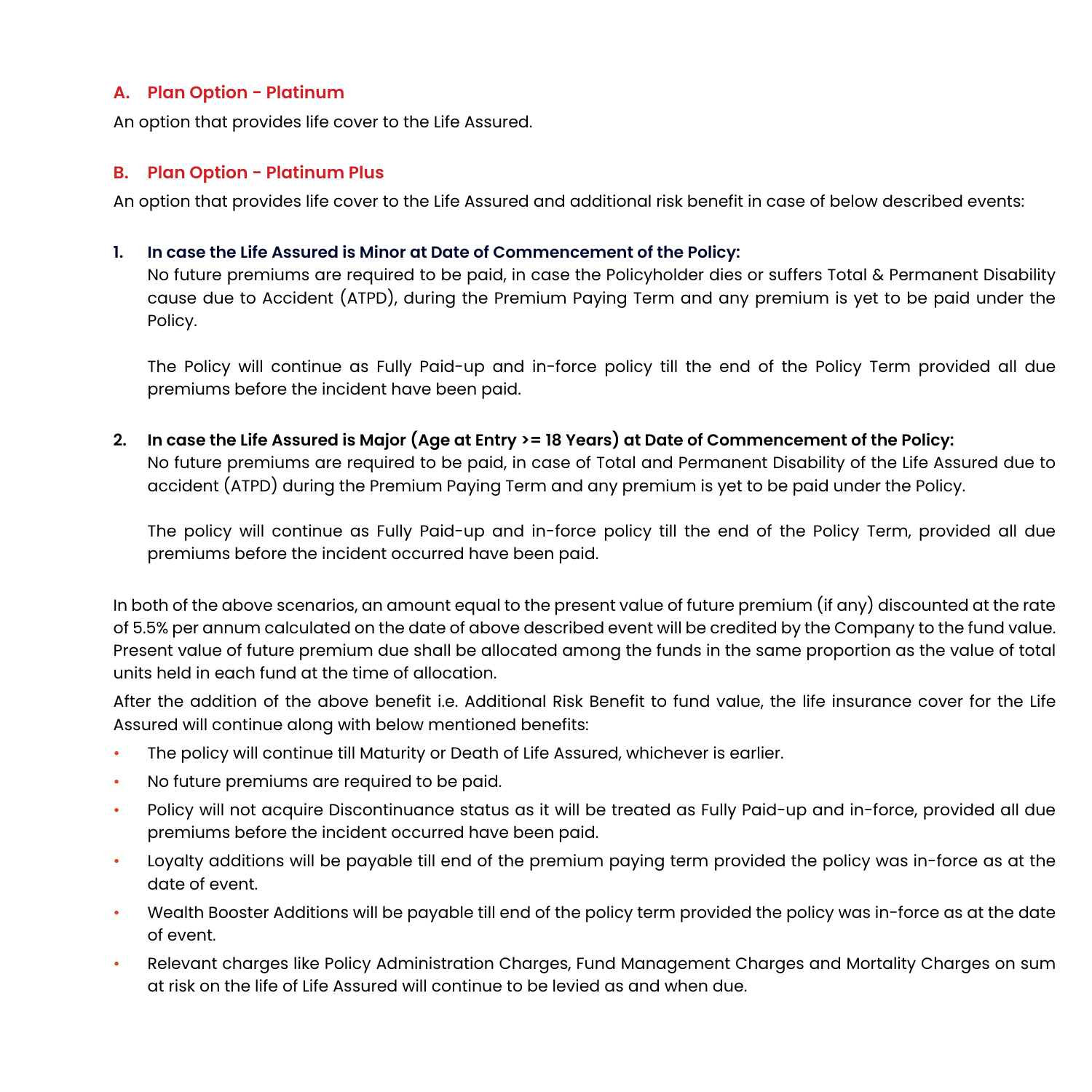### **Accidental Total & Permanent Disability (ATPD)**

Total and Permanent Disability refers to a disability which

- a. is caused by bodily injury resulting from an accident, and
- b. occurs due to the said bodily injury, directly and independently of any other causes, and
- c. occurs within 180 days of the occurrence of such accident irrespective of the expiry of cover term provided date of accident is within the cover term.

For the purposes of this benefit, the loss of both arms, or of both legs, or of one arm and one leg, or of both eyes, shall be considered Total and Permanent Disability, without prejudice to other causes of Total and Permanent Disability.

"Loss of an arm or a leg" shall mean physical severance of the arm at or above the wrist or physical severance of the leg at or above the ankle which:

- a. is caused by bodily injury resulting from an accident, and
- b. occurs due to the said bodily injury, directly and independently of any other causes, and
- c. occurs within 180 days of the occurrence of such accident irrespective of the expiry of cover term provided date of accident is within the cover term.

"Loss of an eye" shall mean total and irrevocable loss of sight of an eye which:

- a. is caused by bodily injury resulting from an accident, and
- b. occurs due to the said bodily injury, directly and independently of any other causes, and
- c. occurs within 180 days of the occurrence of such accident irrespective of the expiry of cover term provided date of accident is within the cover term.

An accident means sudden, unforeseen and involuntary event caused by external, visible and violent means.

Injury means accidental physical bodily harm solely and directly caused by external, violent, visible and evident means which is verified and certified by a Medical Practitioner and excludes illness or disease.

"Medical Practitioner" means a person who holds a valid registration from the medical council of any State of India or Medical Council of India or any other such body or Council for Indian Medicine or for homeopathy set up by the Government of India or by a State Government and is thereby entitled to practice medicine within its jurisdiction and is acting within the scope and jurisdiction of his license, provided such Medical Practitioner is not the Life Assured covered under this Policy or the Policyholder or is not a spouse, lineal relative of the Life Assured and/or the Policyholder or a Medical Practitioner employed by the Policyholder/Life Assured.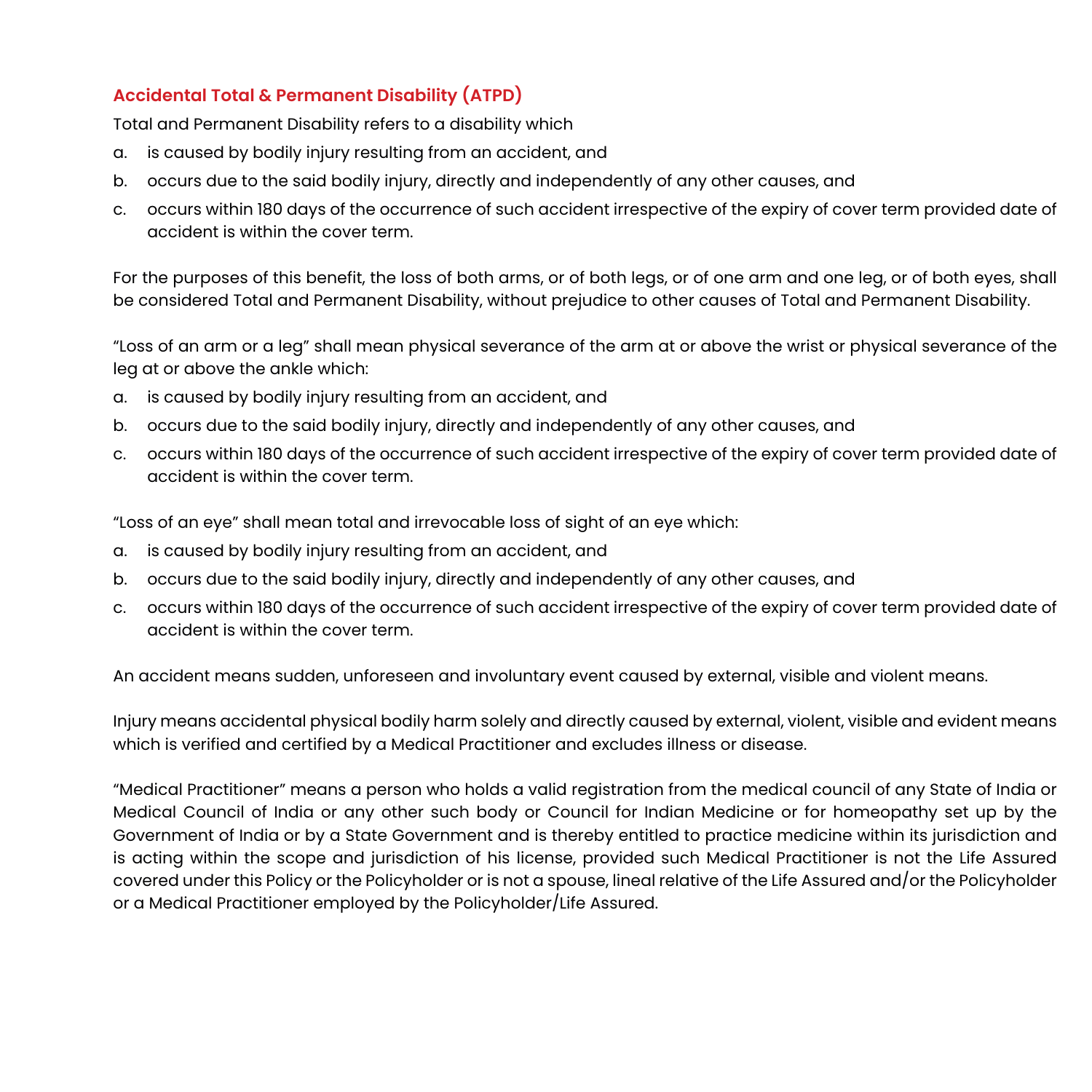#### **What are the benefits under this Plan?**

#### **Death Benefit**

**How and when Benefits are payable Platinum Platinum Plus**

A. On death of the Life Assured during the term of the policy, provided the policy is in-force and risk has commenced, the death benefit will be paid immediately as a lumpsum.

B. On death of the Life

as a lumpsum.

C. On death of the Policyholder during the Premium Payment Term.

has not

The death benefit payable is: Highest of

- Sum Assured less relevant partial withdrawals<sup>#</sup> or
- fund value as on the date of intimation of death of the Life Assured after addition of charges (if any) other than fund management charges recovered subsequent to the date of death, or
- 105% of total premiums paid

#On death of the Life Assured, the Sum Assured shall be reduced to the extent of the partial withdrawals made during the two year period immediately preceding the death of the life assured.

Highest of • fund value as on the date of intimation of death of the Life Assured after addition of charges (if any) other than fund management charges recovered Assured during the term of the policy, provided the policy is in-force but risk commenced, the

• 105% of total premiums paid death benefit will be paid immediately

The death benefit payable is:

Highest of

- Sum Assured less relevant partial withdrawals# or • fund value as on the date of intimation of
- death of the Life Assured after addition of charges (if any) other than fund management charges recovered subsequent to the date of death, or
- 105% of total premiums paid

#On death of the Life Assured, the Sum Assured shall be reduced to the extent of the partial withdrawals made during the two year period immediately preceding the death of the life assured.

The death benefit payable is: subsequent to the date of death, or The death benefit payable is: Highest of • fund value as on the date of intimation of death of the Life Assured after addition of charges (if any) other than fund management charges recovered subsequent to the date of death, or • 105% of total premiums paid Not Applicable. And are all the set of the Mathematics and A. Where life assured is minor as at date of commencemnet of policy: An amount equal to the present value of future premiums (if any) discounted at the

rate of 5.5% per annum calculated on date of occurrence of death will be credited by the Company to the fund value.

B. Where life assured is major as at date of commencemnet of policy:

Not applicable.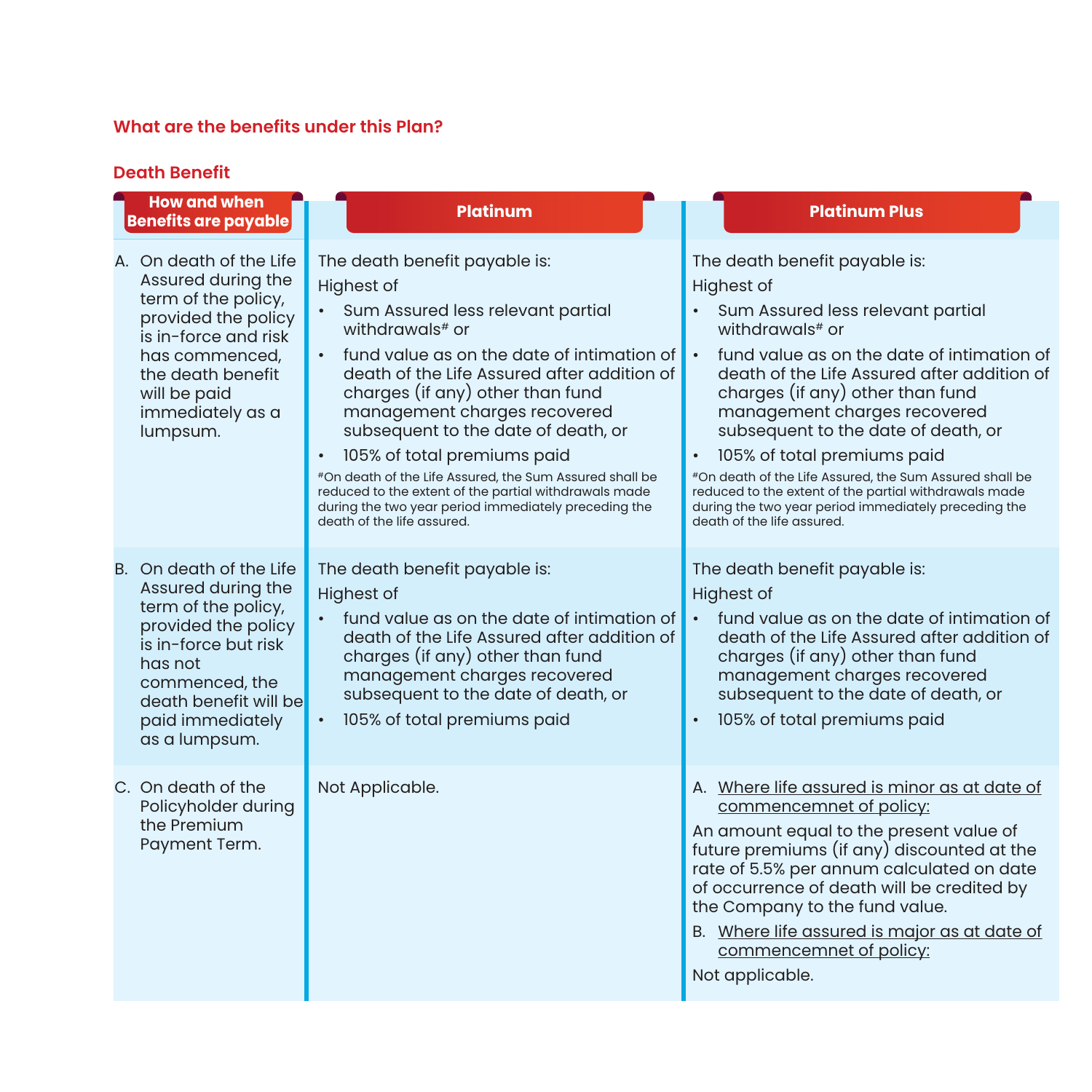### **Accident Total & Permanent Disability (ATPD) Benefit**

| <b>How and when</b><br><b>Benefits are payable</b>                                                                                                                 | <b>Platinum</b> | <b>Platinum Plus</b>                                                                                                                                                                                              |
|--------------------------------------------------------------------------------------------------------------------------------------------------------------------|-----------------|-------------------------------------------------------------------------------------------------------------------------------------------------------------------------------------------------------------------|
| A. Life Assured is minor<br>as at date of<br>commencemnet of<br>policy:<br>On occurrence of<br>ATPD to the<br>Policyholder during<br>the PPT.                      | Not Applicable. | An amount equal to the present value of<br>future premiums (if any) discounted at the<br>rate of 5.5% per annum calculated on date<br>of occurrence of ATPD will be credited by the<br>Company to the fund value. |
| B. Life Assured is<br>major $(age)=18$<br>years) as at date of<br>commencement of<br>policy:<br>On occurrence of<br>ATPD to the Life<br>Assured during the<br>PPT. | Not Applicable. | An amount equal to the present value of<br>future premiums (if any) discounted at the<br>rate of 5.5% per annum calculated on date<br>of occurrence of ATPD will be credited by the<br>Company to the fund value  |

#### **Risk Commencement Date for Minor Lives**

For minor lives with entry age less than 5 years, risk commencement date will start one day before the completion of two years from date of commencement of the policy or at the first monthly policy anniversary after attainment of age 5 years whichever is earlier.

For lives with age at entry 5 years and above, date of commencement of policy and date of commencement of risk shall be same.

The policy will automatically vest in the life assured on attaining majority.

#### **Maturity Benefit**

On survival of Life Assured till the end of the policy term provided the policy is in-force, fund value calculated at prevailing NAV as on maturity date will be paid to the policyholder along with return of charges as mentioned below and the policy will terminate immediately.

#### **Return of Charges**

#### **1. Return of Policy Administration Charges (RoPAC):**

At the end of the 10<sup>th</sup> policy year, the total amount of policy administration charges deducted till date, will be added back as RoPAC, to the fund value. RoPAC shall be allocated among the funds in the same proportion as the value of total units held in each fund at the time of allocation.

RoPAC will be added to the fund value at the end of 10th Policy Year and once added will continue to form part of the fund value.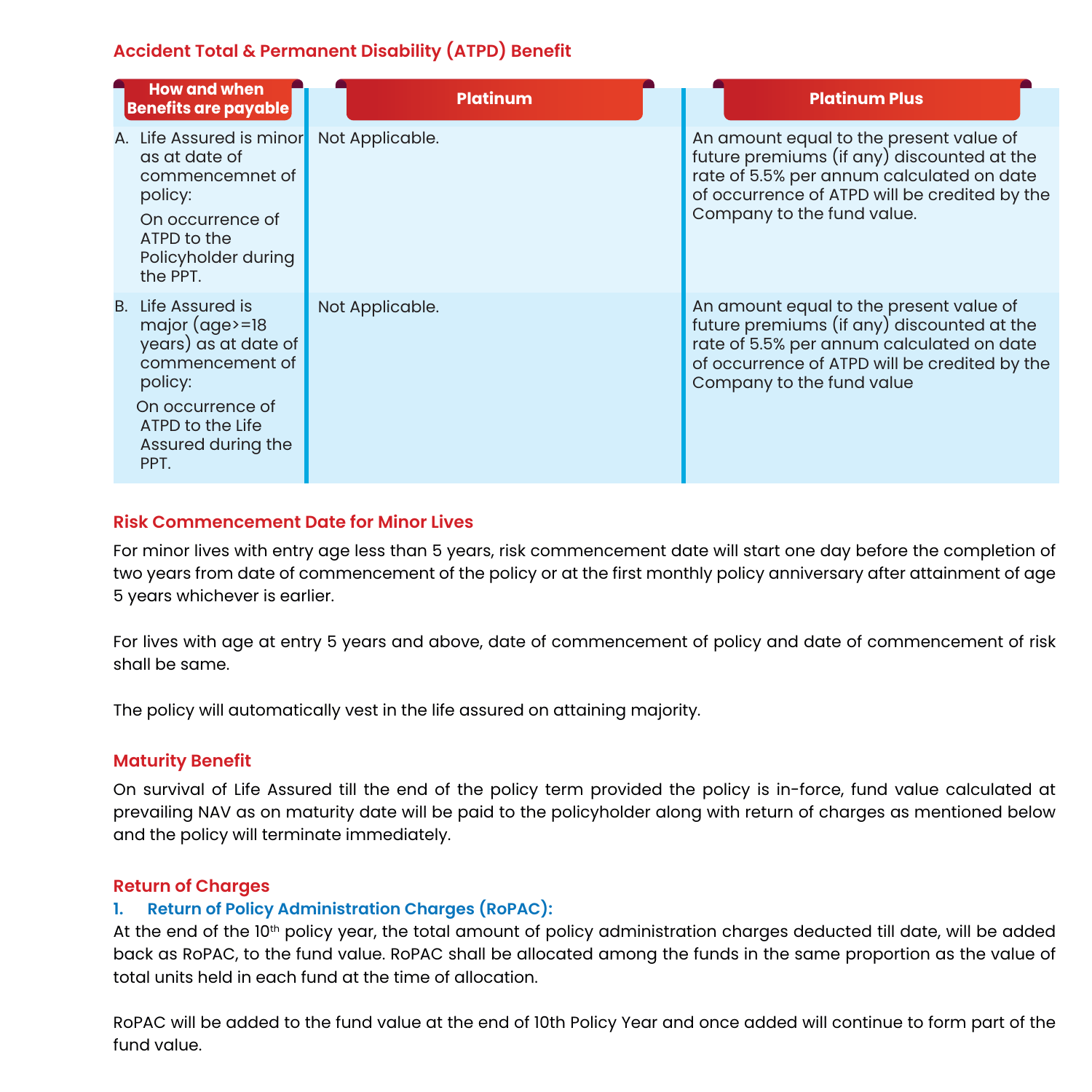RoPAC is not applicable in case the policy was Surrendered or Discontinued. RoPAC will be added even if the policy is Reduced Paid-up or is in the Revival period.

RoPAC will be excluding GST/any other applicable tax levied on the charges deducted as per prevailing tax laws.

#### **2. Return of Mortality Charges (RoMC)**

At the end of the policy term, on the maturity date, the total amount of mortality charges deducted in respect of life cover provided throughout the policy term, will be added back as RoMC, to the fund value.

RoMC is not applicable in case the policy was Surrendered or Discontinued. RoMC will be added even if the policy is Reduced Paid-up or is in the revival period.

RoMC will be excluding any extra mortality charge & GST/any other applicable tax levied on the mortality charges deducted as per prevailing tax laws.

#### **3. Return of Additional Risk Benefit Charges (RoARBC)**

This benefit is applicable only in case the policyholder has opted for Plan Option **Platinum Plus**. At the end of the policy term, on the maturity date, the total amount of additional risk benefit charges deducted, will be added back as RoARBC, to the fund value.

RoARBC is not applicable in case the policy was Surrendered or Discontinued. RoARBC will be added even if the policy is Reduced Paid-up or is in the Revival Period.

RoARBC will be excluding any extra mortality charge & GST/any other applicable tax levied on the charges deducted as per prevailing tax laws.

RoARBC will not be available for the policies where the additional risk benefit is availed due to any of the cause as mentioned above in the benefit section for Platinum Plus.

#### **Special Additions**

#### **1. Loyalty Additions**

Each year loyalty addition shall be added to the fund by way of creation of extra units starting from the end of  $6<sup>th</sup>$  policy year up to the end of premium payment term. Each loyalty addition shall be equal to 0.10% of average fund value of the last 12 months. Loyalty additions will not be added after the premium paying term is over.

Loyalty addition will be allocated among the funds in the same proportion as the value of total units held in each fund at the time of allocation. Loyalty additions will be added to the fund value at the end of respective policy year and once added will continue to form part of the fund value and shall be paid along with the Maturity.

Loyalty addition will be payable provided all due premiums under the policy have been paid up to date.

Loyalty Addition will not be added in future in case of a Surrendered, Discontinued or Paid-up policy. Loyalty Additions shall be added to the fund up to the date of intimation of death.

In case of revival of policies, no additions will be made in respect of past policy anniversaries.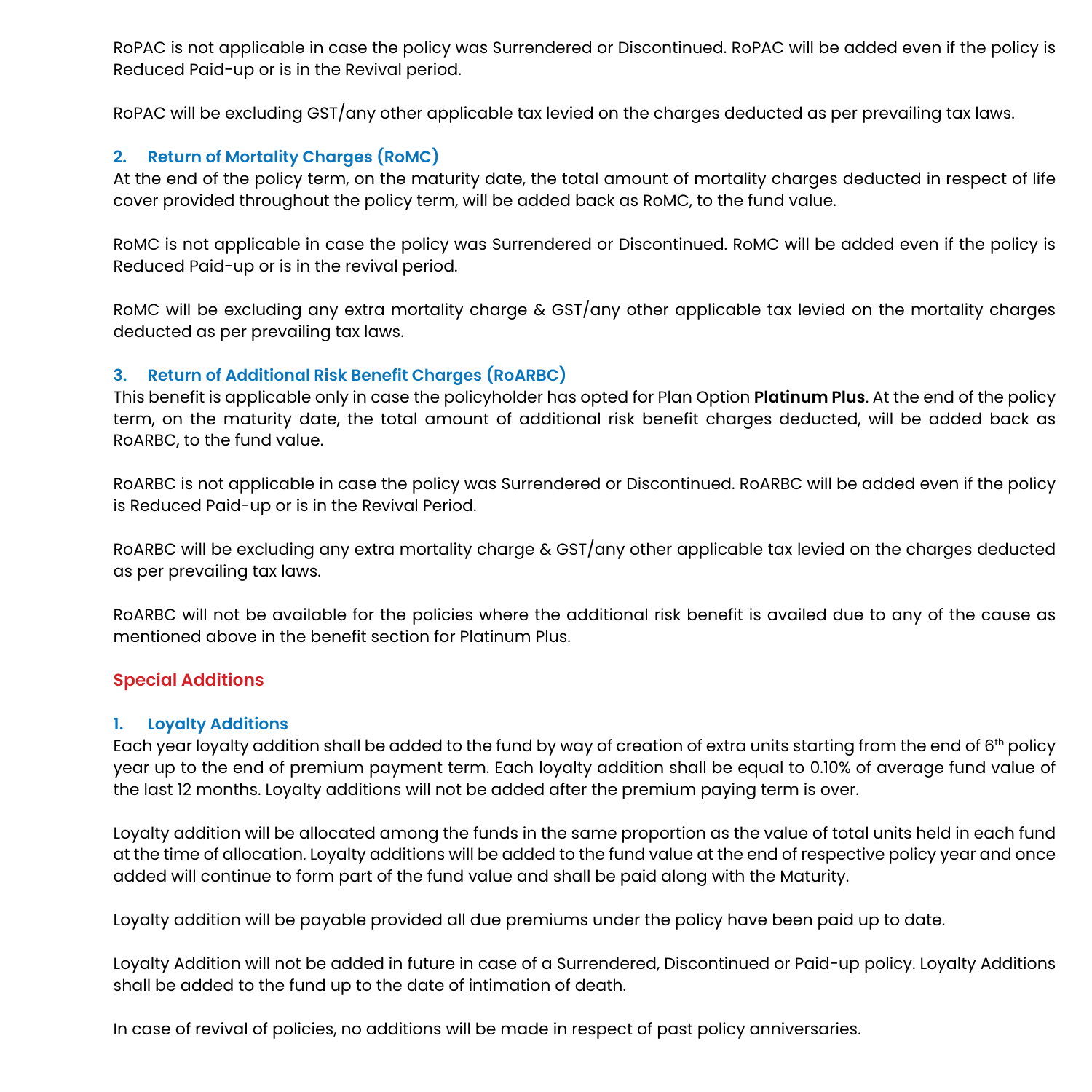#### **2. Wealth Boosters**

Wealth Booster will be added to the fund by way of creation of extra units every 5<sup>th</sup> policy year starting from the end of 10th policy year. Each Wealth Booster shall be equal to 3% of average fund value of the last 24 months.

Wealth Boosters will be allocated among the funds in the same proportion as the value of total units held in each fund at the time of allocation. Wealth Booster will be added to the fund value at the end of respective policy year and once added will continue to form part of the fund value and shall be paid along with the Maturity.

Wealth Booster will not be added in future in case of a Surrendered and Discontinued policy. Wealth Booster shall be added to the fund up to the date of intimation of death.

Wealth Boosters will be added even if the Policy is Reduced Paid-up or is in the Revival Period.

#### **What are Features of the plan?**

#### **A. Investment Strategies**

**SUD Life e-Wealth Royale** presents 2 unique investment strategies which can be chosen by the policyholder at the policy inception. The policyholder can only have his funds only in one of the investment strategies as mentioned below:

#### **1. Self-Managed Investment Strategy**

This strategy enables the policyholder to manage the investments actively. Under this strategy, policyholder can choose to invest the monies in any of the following fund options in proportions of his/her choice. Policyholder can switch monies amongst these funds using the switch option.

- Blue Chip Equity Fund
- Growth Plus Fund
- Balanced Plus Fund
- Income Fund
- Mid-Cap Fund
- **Gilt Fund**
- Dynamic Fund
- Money Market Fund

#### **2. Age-Based Investment Strategy**

At policy inception, based on the risk preference (aggressive or conservative) of the policyholder the investments are distributed between two funds, Blue Chip Equity Fund and Gilt Fund, based on the age. As the life insured moves from one age band to another, the funds are re-distributed based on the attained age. The age wise portfolio distribution for both the risk preferences are shown in the table.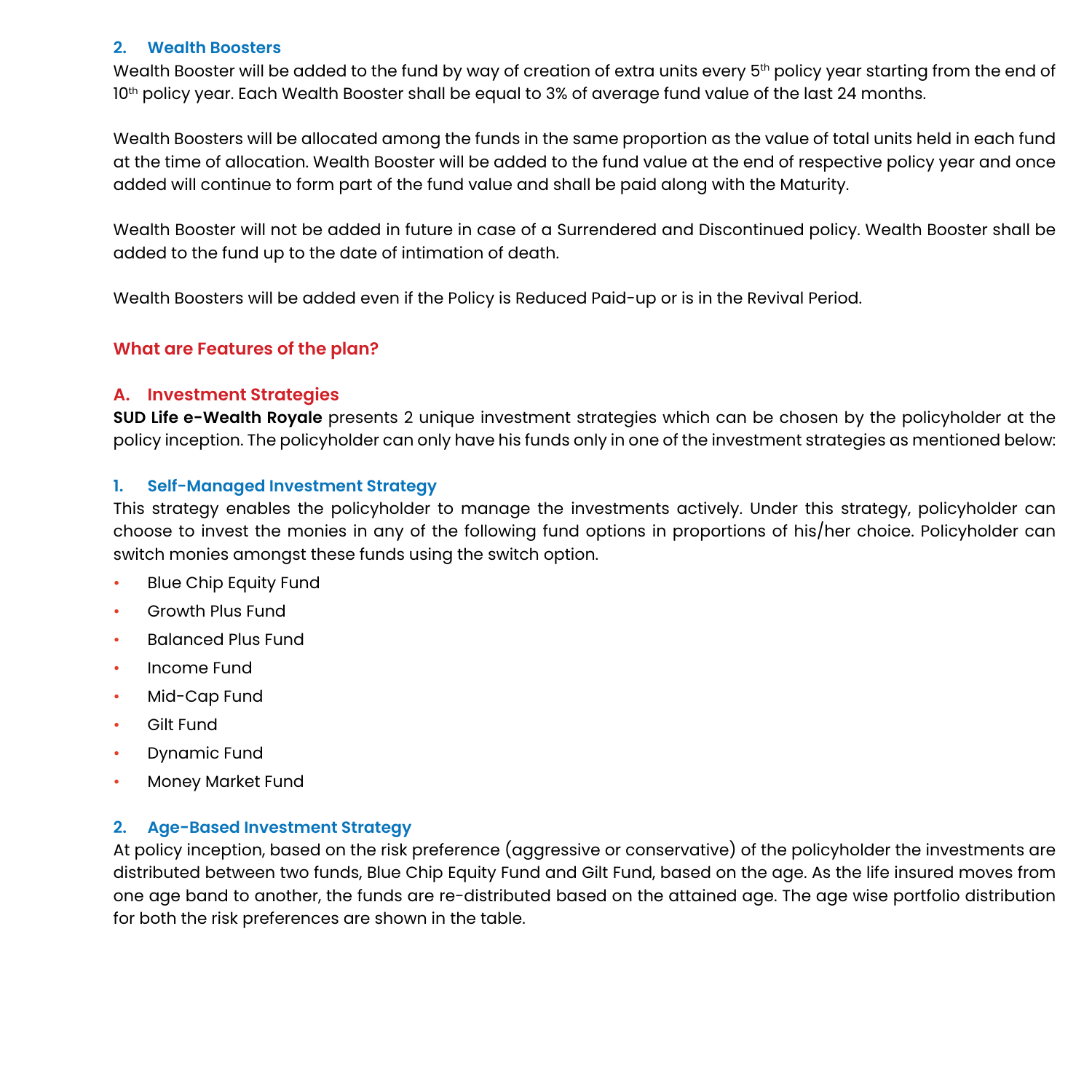| <b>Attained age of Life Assured</b> | <b>Aggressive</b>                      |                  | <b>Conservative</b>                    |                  |  |
|-------------------------------------|----------------------------------------|------------------|----------------------------------------|------------------|--|
| (years)                             | <b>Blue Chip Equity</b><br><b>Fund</b> | <b>Gilt Fund</b> | <b>Blue Chip Equity</b><br><b>Fund</b> | <b>Gilt Fund</b> |  |
| Up to 30                            | 80%                                    | 20%              | 60%                                    | 40%              |  |
| $31 - 40$                           | 70%                                    | 30%              | 50%                                    | 50%              |  |
| $41 - 50$                           | 60%                                    | 40%              | 40%                                    | 60%              |  |
| $51 - 55$                           | 50%                                    | 50%              | 30%                                    | 70%              |  |
| $56 - 60$                           | 40%                                    | 60%              | 20%                                    | 80%              |  |
| $61 - 65$                           | 30%                                    | 70%              | 10%                                    | 90%              |  |
| $66 - 75$                           | 20%                                    | 80%              | 0%                                     | 100%             |  |

**Annual Rebalancing:** On annual basis, units shall be rebalanced as necessary to achieve the above proportions of the fund value in the Blue Chip Equity Fund and Gilt Fund. The rebalancing of units shall be done on the last day of each policy year.

**Safety as Policy Approaches Maturity:** As the policy nears its maturity date, it needs to be ensured that short-term market volatility does not affect the accumulated savings. To achieve this, the investments from Blue Chip Equity Fund will be systematically transferred to Gilt Fund in five instalments in the last five policy anniversary before maturity of the policy.

#### **B. Funds**

The investment objective of this product is to provide flexibility and market linked return to the policyholder/ beneficiary.

Under this policy, the policyholder has the option to invest in eight funds viz. Blue Chip Equity Fund, Growth Plus Fund, Balanced Plus Fund, Mid-Cap Fund, Income Fund, Gilt Fund, Dynamic Fund and Money Market Fund.

When the proposal is accepted, the premium will be adjusted for allocation charge and GST on allocation charge. The balance amount will be available for allocation amongst the above mentioned four funds, as chosen by the policyholder.

The policy holder chooses the fund(s) and their allocation percentages at the time of proposal stage. Minimum allocation percentage per selected fund selected shall be 10% with maximum of 100%.

The investments in the units are subject to market and other risks and there is no guarantee that the investment objectives of the product will be achieved.

The NAV of the units of each fund can go up or down depending on the factors/forces affecting the markets from time to time and may also be affected by changes in the general level of interest rates. There is no guaranteed return offered under this product.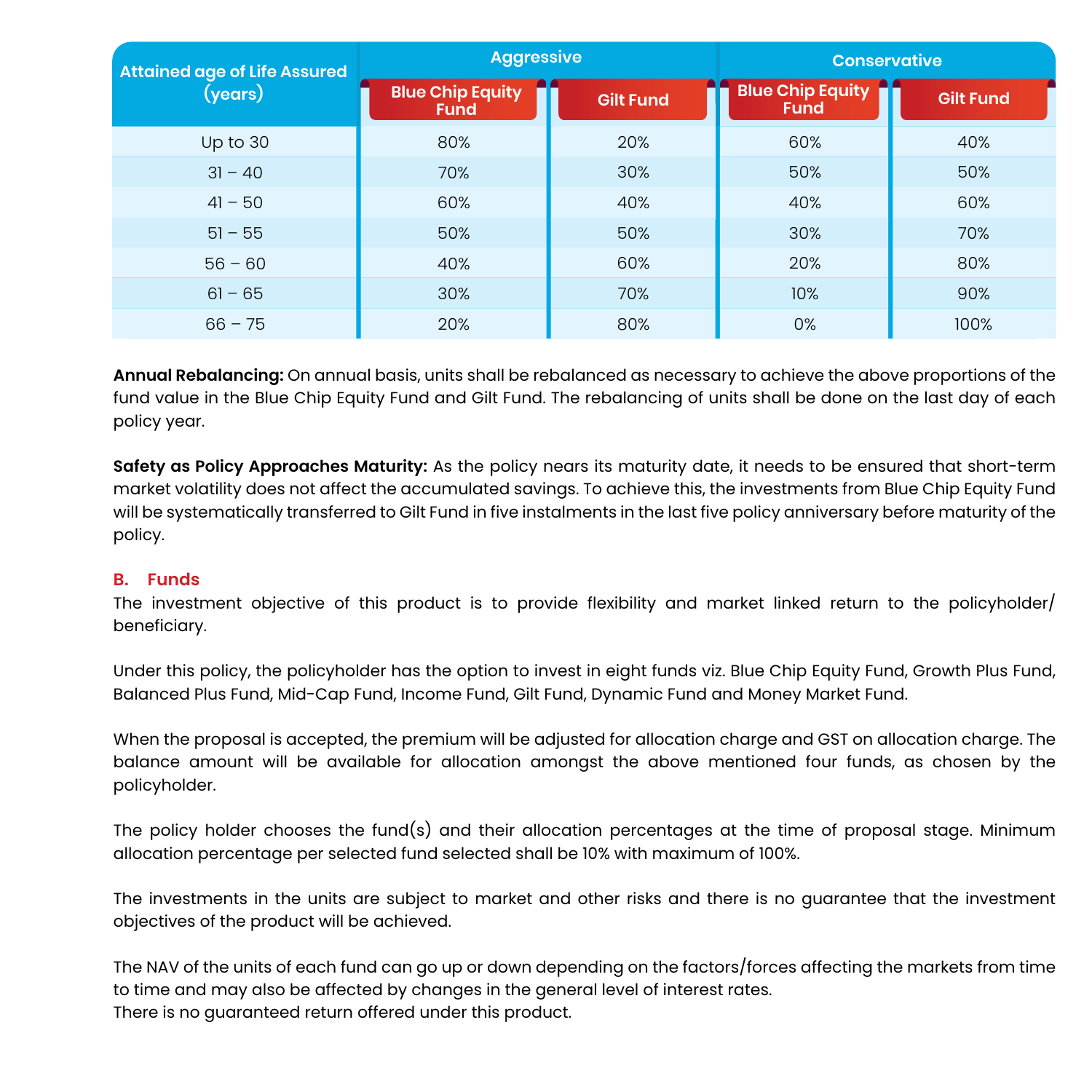The allocations in the respective funds are as follows:

| Blue Chip Equity Fund (SFIN: ULIF 019 11/12/13 SUD-LI-EQ2 142)           |                                                                                                                                                          |      |      |                     |  |
|--------------------------------------------------------------------------|----------------------------------------------------------------------------------------------------------------------------------------------------------|------|------|---------------------|--|
| <b>Asset Category</b>                                                    | <b>Investment Objectives</b>                                                                                                                             | Min. | Max. | <b>Risk Profile</b> |  |
| <b>Equity, Preference Shares</b><br>and Convertible<br><b>Debentures</b> | The fund seeks to achieve<br>long-term capital appreciation<br>by investing predominantly in<br>Equity, Preference Shares and<br>Convertible Debentures. | 70%  | 100% |                     |  |
| Debt Instruments                                                         |                                                                                                                                                          | 0%   | 0%   | High                |  |
| <b>Money Market Instruments</b>                                          |                                                                                                                                                          | 0%   | 30%  |                     |  |
| Mutual Fund & Fixed<br>Deposit                                           |                                                                                                                                                          | 0%   | 30%  |                     |  |

| Growth Plus Fund (SFIN: ULIF 023 11/12/13 SUD-LI-GR2 142)                |                                                                                                           |      |      |                     |  |  |
|--------------------------------------------------------------------------|-----------------------------------------------------------------------------------------------------------|------|------|---------------------|--|--|
| <b>Asset Category</b>                                                    | <b>Investment Objectives</b>                                                                              | Min. | Max. | <b>Risk Profile</b> |  |  |
| <b>Equity, Preference Shares</b><br>and Convertible<br><b>Debentures</b> | To aim for medium to long-term<br>capital appreciation by<br>maintaining a diversified portfolio          | 40%  | 100% |                     |  |  |
| Debt Instruments                                                         | of equity and Preference shares<br>and Convertible Debentures and<br>fair exposure to high credit quality | 0%   | 60%  | Medium to           |  |  |
| <b>Money Market Instruments</b>                                          |                                                                                                           | 0%   | 30%  | High                |  |  |
| Mutual Fund & Fixed<br>Deposit                                           | portfolio of debt and money<br>market instruments.                                                        | 0%   | 30%  |                     |  |  |

| Balanced Plus Fund (SFIN: ULIF 024 11/12/13 SUD-LI-BL2 142)              |                                                                                                                                    |      |            |                     |  |
|--------------------------------------------------------------------------|------------------------------------------------------------------------------------------------------------------------------------|------|------------|---------------------|--|
| <b>Asset Category</b>                                                    | <b>Investment Objectives</b>                                                                                                       | Min. | Max.       | <b>Risk Profile</b> |  |
| <b>Equity, Preference Shares</b><br>and Convertible<br><b>Debentures</b> | To optimize returns over medium                                                                                                    | 0%   | 60%        |                     |  |
| Debt Instruments                                                         | to long-term, by aiming balance<br>between risk and return, through<br>investments in high quality equity<br>and debt instruments. | 40%  | 100%       | Low to              |  |
| <b>Money Market Instruments</b>                                          |                                                                                                                                    | 0%   | <b>30%</b> | Medium              |  |
| Mutual Fund & Fixed<br>Deposit                                           |                                                                                                                                    | 0%   | 30%        |                     |  |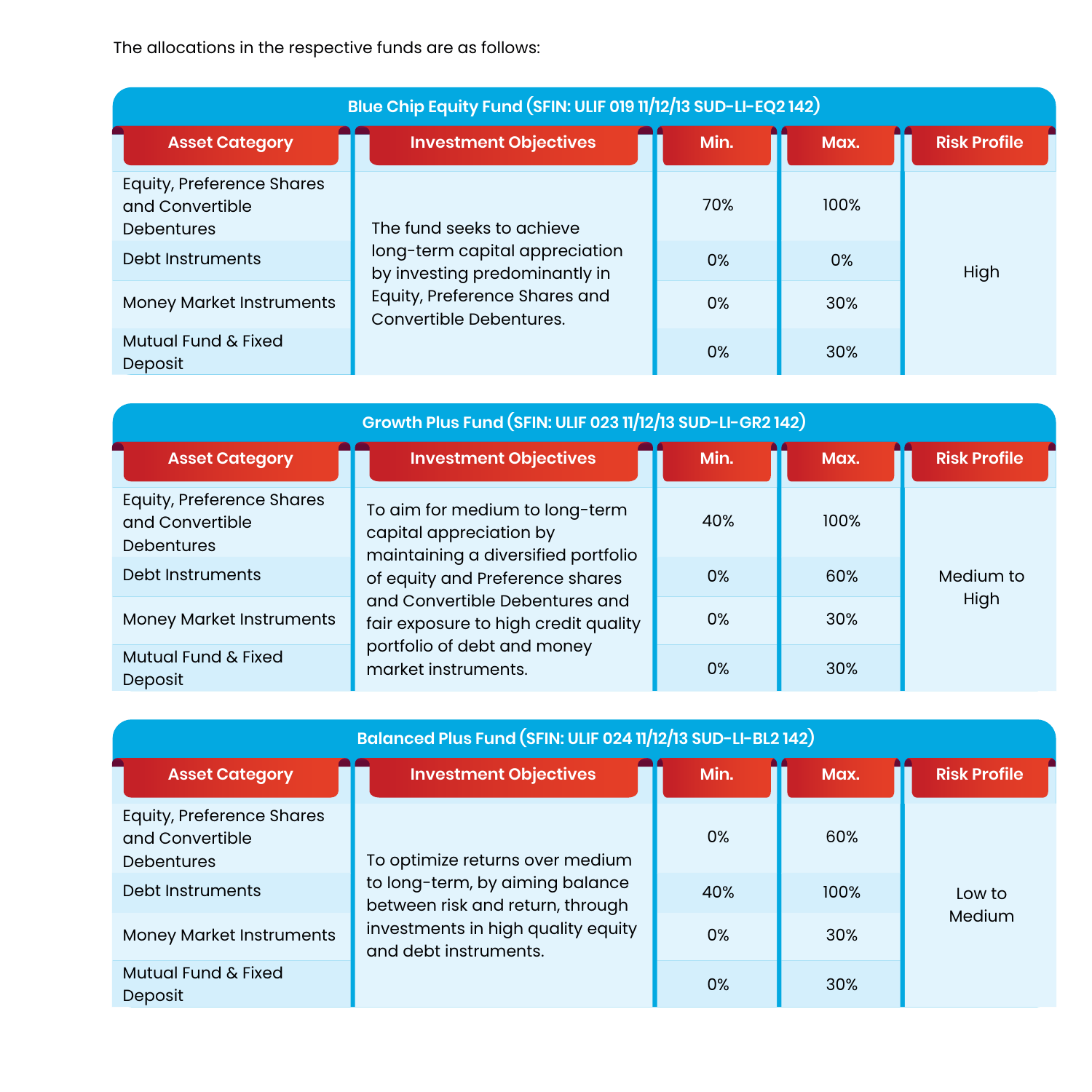| Mid-Cap Fund (SFIN: ULIF 026 14/10/19 SUD-LI-MID 142)             |                                                                                                                                                          |       |      |                     |  |  |
|-------------------------------------------------------------------|----------------------------------------------------------------------------------------------------------------------------------------------------------|-------|------|---------------------|--|--|
| <b>Asset Category</b>                                             | <b>Investment Objectives</b>                                                                                                                             | Min.  | Max. | <b>Risk Profile</b> |  |  |
| Equity, Preference Shares<br>and Convertible<br><b>Debentures</b> | To generate reasonable capital<br>appreciation over time through                                                                                         | 70%   | 100% |                     |  |  |
| Debt Instruments                                                  | building and managing<br>diversified equity portfolio<br>pre-dominantly of midcap stocks<br>with an option to have some<br>exposure in large cap stocks. | 0%    | 0%   | Very High           |  |  |
| Money Market Instruments                                          |                                                                                                                                                          | $0\%$ | 30%  |                     |  |  |
| <b>Bank Deposit, Mutual Fund</b><br>& Net Current Assets          |                                                                                                                                                          | 0%    | 30%  |                     |  |  |

| Income Fund (SFIN: ULIF 020 11/12/13 SUD-LI-BN2 142)                     |                                                                                                                                        |       |            |                     |  |  |
|--------------------------------------------------------------------------|----------------------------------------------------------------------------------------------------------------------------------------|-------|------------|---------------------|--|--|
| <b>Asset Category</b>                                                    | <b>Investment Objectives</b>                                                                                                           | Min.  | Max.       | <b>Risk Profile</b> |  |  |
| <b>Equity, Preference Shares</b><br>and Convertible<br><b>Debentures</b> | To aim for stable returns over<br>medium to long-term by                                                                               | $0\%$ | 0%         |                     |  |  |
| Debt Instruments                                                         | judicious mix of investments in<br>Government securities and high<br>quality corporate debt of varying<br>maturities and also in money | 70%   | 100%       | Low to              |  |  |
| Money Market Instruments                                                 |                                                                                                                                        | 0%    | <b>30%</b> | Medium              |  |  |
| Mutual Fund & Fixed<br>Deposit                                           | market instruments.                                                                                                                    | 0%    | <b>30%</b> |                     |  |  |

| Gilt Fund (SFIN: ULIF 027 14/10/19 SUD-LI-GLT 142)                       |                                                                                                                                             |      |      |                     |  |  |
|--------------------------------------------------------------------------|---------------------------------------------------------------------------------------------------------------------------------------------|------|------|---------------------|--|--|
| <b>Asset Category</b>                                                    | <b>Investment Objectives</b>                                                                                                                | Min. | Max. | <b>Risk Profile</b> |  |  |
| <b>Equity, Preference Shares</b><br>and Convertible<br><b>Debentures</b> | To generate reasonable return<br>without any credit risk through<br>investment in securities issued by<br>Central and State Governments and | 0%   | 0%   |                     |  |  |
| Government Securities                                                    | any other securities serviced/<br>guaranteed by Government of<br>India/State Governments. A portion of                                      | 60%  | 100% | Low to<br>Medium    |  |  |
| Money Market Instruments<br>and Bank Deposits                            | the fund may be invested in money<br>market instruments and others like                                                                     | 0%   | 40%  |                     |  |  |
| Mutual Fund & Fixed<br>Deposit                                           | bank deposits, mutual funds and net<br>current assets to meet short term<br>liquidity requirements of the Plan.                             | 0%   | 40%  |                     |  |  |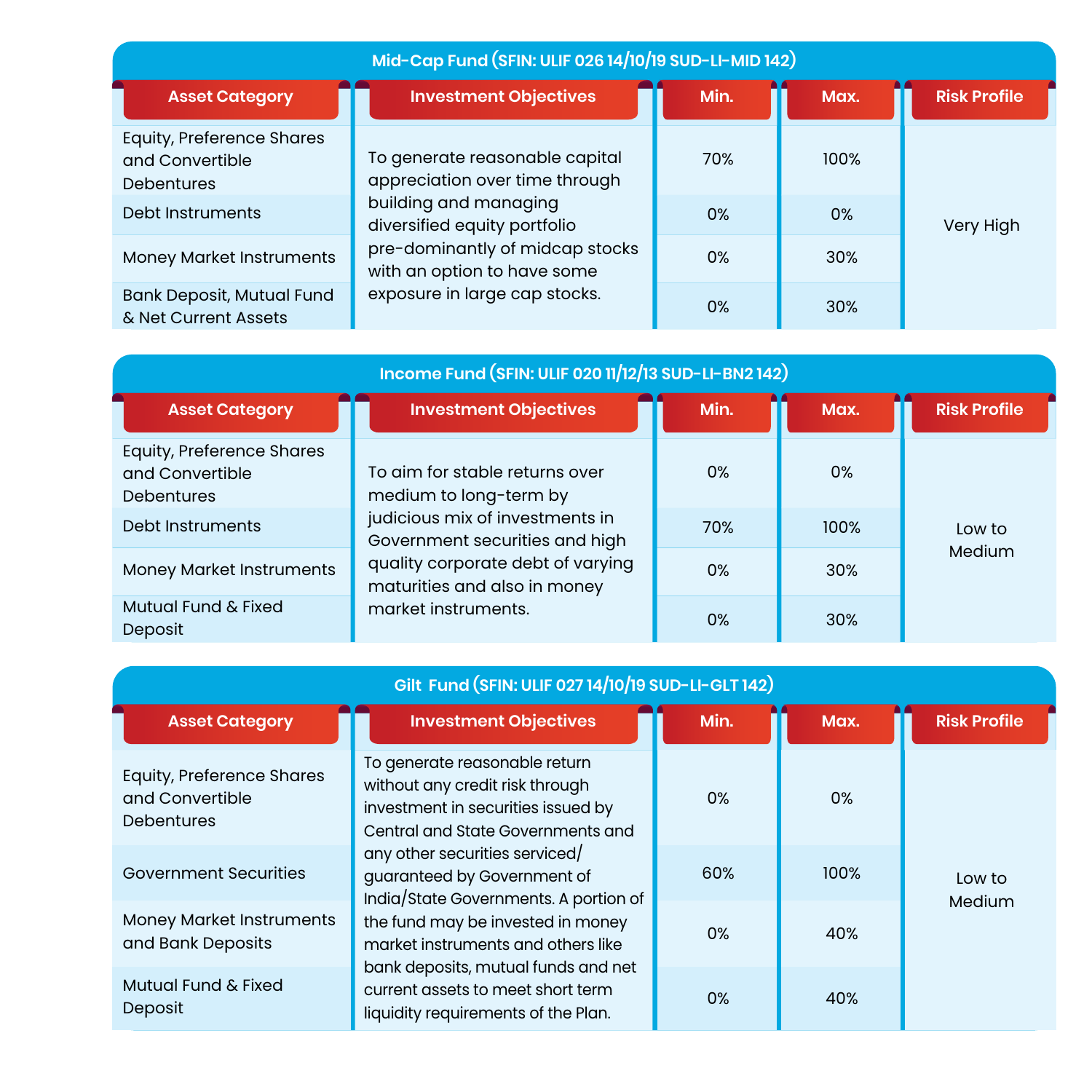| Dynamic Fund (SFIN: ULIF 028 11/06/21 SUD-LI-DYN 142)             |                                                                                                        |      |      |                     |  |  |
|-------------------------------------------------------------------|--------------------------------------------------------------------------------------------------------|------|------|---------------------|--|--|
| <b>Asset Category</b>                                             | <b>Investment Objectives</b>                                                                           | Min. | Max. | <b>Risk Profile</b> |  |  |
| Equity, Preference Shares<br>and Convertible<br><b>Debentures</b> | To manage the fund with active<br>asset allocation between Equity,<br>Debt or Money Market to optimize | 10%  | 95%  |                     |  |  |
| <b>Government Securities</b>                                      | returns depending on evolving                                                                          | 10%  | 95%  | High                |  |  |
| Money market instruments<br>and Bank deposits                     | market outlook as decided by the<br>fund manager. The customer is                                      | 0%   | 80%  |                     |  |  |
| Mutual Fund & Fixed<br>Deposit                                    | making a choice to rely on the<br>FMs asset allocation calls.                                          | 0%   | 15%  |                     |  |  |

| Money Market Fund (SFIN: ULIF 029 11/06/21 SUD-LI-MMF 142)               |                                                                                                                                                  |      |      |                     |  |
|--------------------------------------------------------------------------|--------------------------------------------------------------------------------------------------------------------------------------------------|------|------|---------------------|--|
| <b>Asset Category</b>                                                    | <b>Investment Objectives</b>                                                                                                                     | Min. | Max. | <b>Risk Profile</b> |  |
| <b>Equity, Preference Shares</b><br>and Convertible<br><b>Debentures</b> | To manage the funds with<br>safety of capital and to<br>generate money market related<br>returns with minimum credit<br>and interest rate risks. | 0%   | 0%   |                     |  |
| Government Securities                                                    |                                                                                                                                                  | 0%   | 0%   | Low                 |  |
| Money market instruments<br>and Bank deposits                            |                                                                                                                                                  | 85%  | 100% |                     |  |
| Mutual Fund & Fixed<br>Deposit                                           |                                                                                                                                                  | 0%   | 15%  |                     |  |

| Discontinued Policies Fund (SFIN: ULIF 018 03/06/11 SUD-UL-DP1 142) |                                                                                                                                                          |      |      |  |
|---------------------------------------------------------------------|----------------------------------------------------------------------------------------------------------------------------------------------------------|------|------|--|
| <b>Asset Category</b>                                               | <b>Investment Objectives</b>                                                                                                                             | Min. | Max. |  |
| Equity, Preference Shares<br>and Convertible<br><b>Debentures</b>   | To ensure safety and liquidity of funds and to<br>generate the returns over and above the minimum<br>guaranteed interest rate declared by the IRDAI from | 0%   | 0%   |  |
| <b>Money Market Instruments</b>                                     | time to time. Currently, the minimum guaranteed<br>interest rate prescribed by the IRDAI under                                                           | 0%   | 40%  |  |
| Government Securities                                               | Discontinued Policies Fund is 4% p.a.                                                                                                                    | 60%  | 100% |  |

SUD Life reserves the right to add, modify or close any of the above mentioned funds subject to prior approval of IRDAI.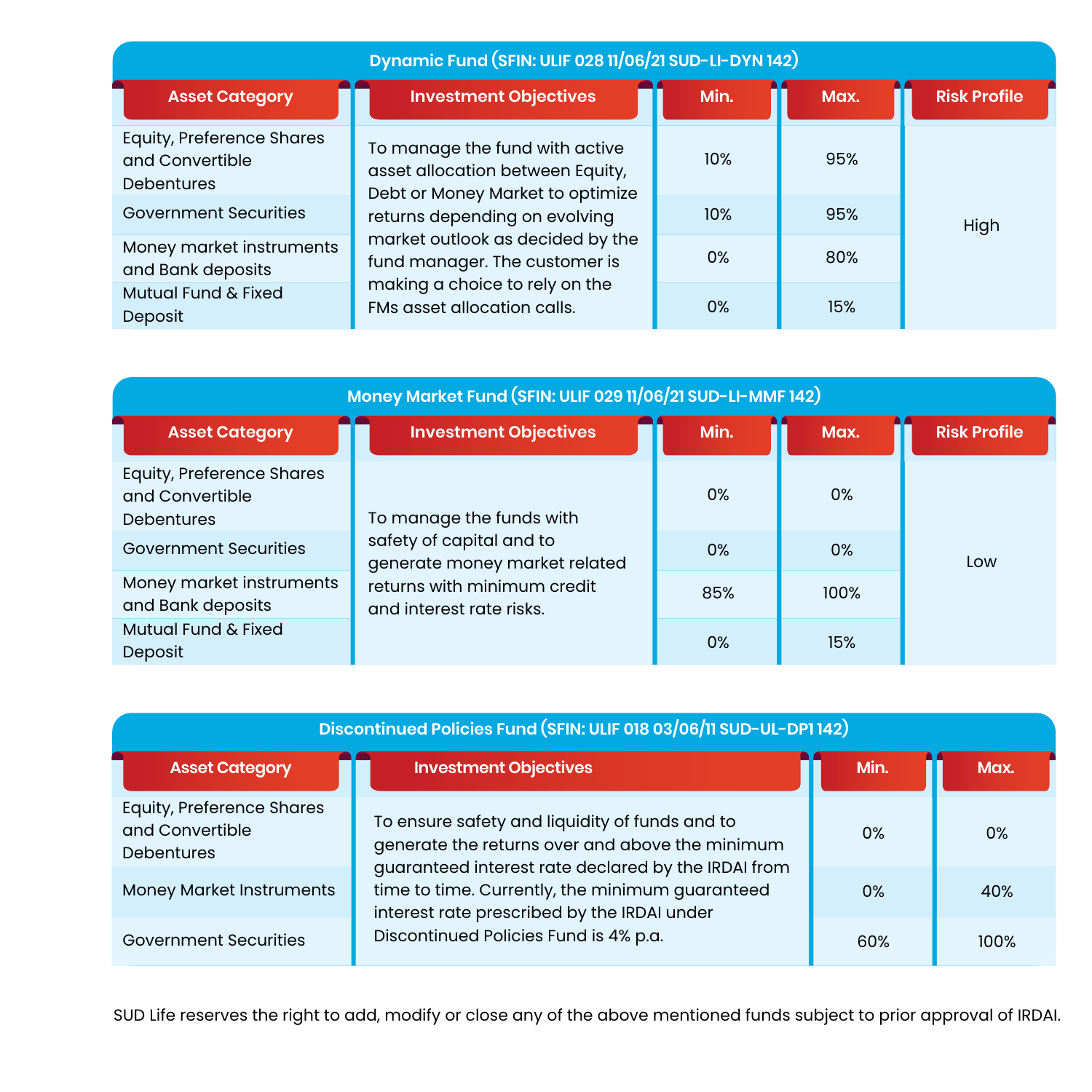Investment Policy complies with the IRDAI (Investment) Regulation, 2016 circulars and guidelines issued. Where the below mentioned fund(s) namely

- 1. Blue Chip Equity Fund (SFIN: ULIF 019 11/12/13 SUD-LI-EQ2 142)
- 2. Growth Plus Fund (SFIN: ULIF 023 11/12/13 SUD-LI-GR2 142)
- 3. Balanced Plus Fund (SFIN: ULIF 024 11/12/13 SUD-LI-BL2 142)
- 4. Mid-Cap Fund (SFIN: ULIF 026 14/10/19 SUD-LI-MID 142)
- 5. Income Fund (SFIN: ULIF 020 11/12/13 SUD-LI-BN2 142)
- 6. Gilt Fund (SFIN: ULIF 027 14/10/19 SUD-LI-GLT 142)
- 7. Dynamic Fund (SFIN: ULIF 028 11/06/21 SUD-LI-DYN 142)
- 8. Money Market Fund (SFIN: ULIF 029 11/06/21 SUD-LI-MMF 142)

Attached to the SUD Life e-Wealth Royale (UIN: 142L082V01) approved by the Board of the insurer, which do not comply with Regulation 8 of Schedule I of the IRDAI (Investment) Regulations, 2016 read with the Master Circular – Investment issued thereunder, the policyholder will be given a free switch to any of the existing funds available with similar fund objective and risk profile. Currently SUD Life is offering only first 6 existing funds as mentioned above under our two available ULIP products.

The two new funds Dynamic and Money Market has different fund objective and risk profile than our existing 6 funds available.

Also, where there is no similar fund with similar risk profile, the policyholders will be given an option to choose from the "Alternate Funds", which are close to risk profile of the proposed new SFIN with same or lower FMC.

This will be subject to policyholder or prospective policyholder consent and agreement. This switching is free of charges.

We confirm that the above fund(s) will be filed with the prior approval of the Board of the Insurer.

#### **Fund Closure**

The company may, close any of the funds available under this policy (the "Closed Funds") subject to the approval of IRDAI. The policyholder shall be given three months prior written notice, sent at the last address recorded by the company. During this notice period, the policyholder can switch the funds from the Closed Funds to any other available fund/s without any charges. When the policyholder has not affected such switch at the closure date, the company will switch the said funds by default to Income Fund, which will be the default fund under the product and the fund will be invested in Gilt Fund till such time the policyholder exercises his option to choose any new fund to be invested.

### **C. Top-up Facility**

No Top-up Facility is available under the plan.

#### **D. Partial Withdrawal Benefit**

- Partial withdrawals are not allowed during the first 5 policy years or when the life assured is a minor. It is allowed from the sixth policy year onwards or after the Life Assured attains age 18, whichever is later.
- Only the first four partial withdrawals in a policy year are free. Further additional withdrawals during the policy year will be charged at  $\bar{\tau}$  100 per withdrawal.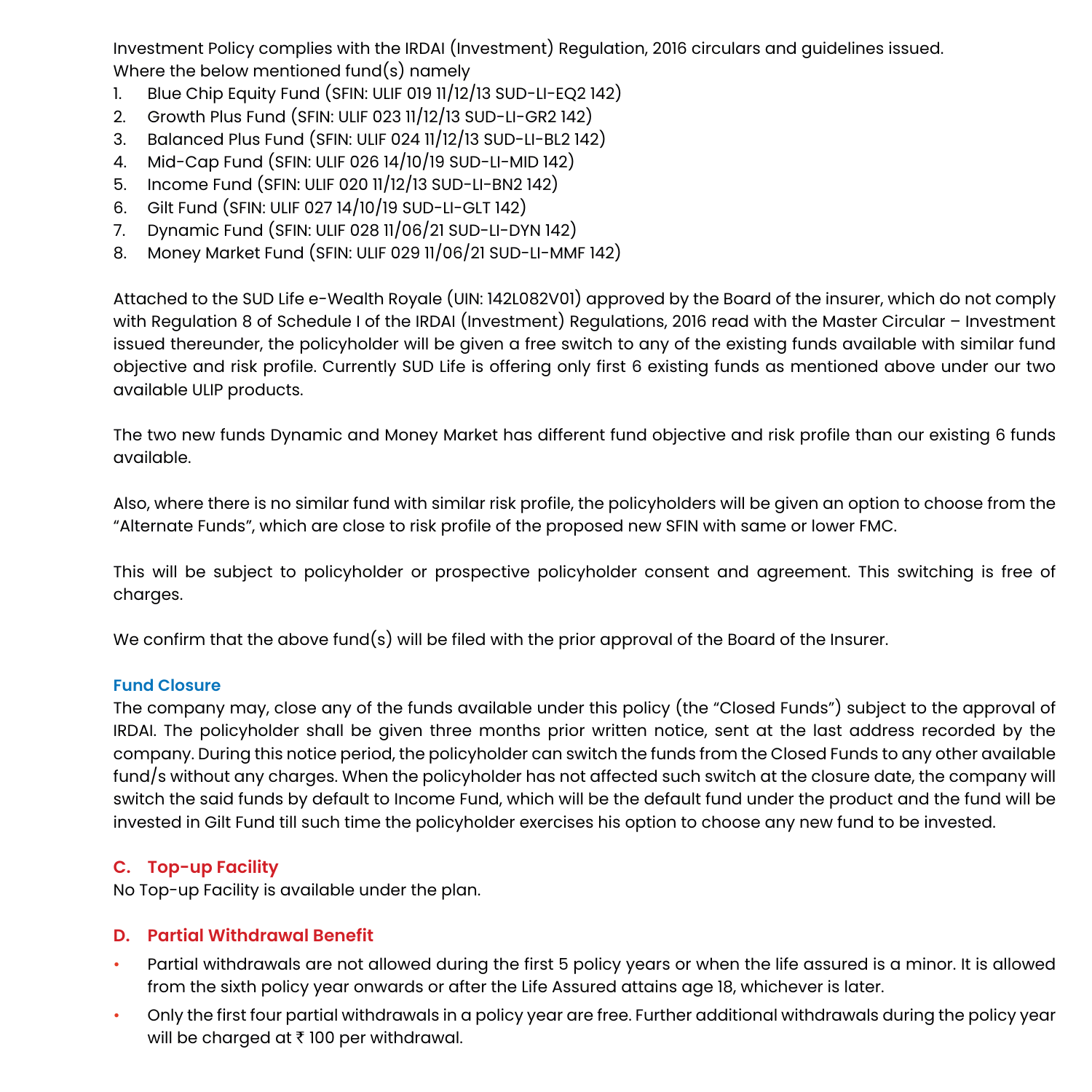- Unused free partial withdrawals cannot be carried forward to the future policy year(s).
- The general partial withdrawal rules are as follows:
	- i. Minimum partial withdrawal amount allowed is  $\bar{\tau}$  5,000.
	- ii. Maximum partial withdrawal: fund value less 105% of total premiums paid i.e. at any point of time during the policy term, the minimum fund balance under the base plan after the partial withdrawal should be at least equal to 105% of the total premiums paid under the base plan.
- The units shall be redeemed at the prevailing unit price/NAV.
- Partial withdrawals are not allowed during the settlement period after death.
- On death of the Life Assured, the Sum Assured shall be reduced to the extent of the partial withdrawals made during the two-year period immediately preceding the date of death of the Life Assured.
- Partial withdrawal shall not be allowed which would result in termination of the policy contract.

#### **E. Change in Premium Paying Term (PPT)**

- Policyholder has an option to increase or decrease the PPT provided all the due premiums, other than due premiums within the grace period, till the date of such request have been paid.
- Increase in Premium Payment Term must always be in multiples of one year.
- Increase in PPT is allowed subject to the PPT's allowed under the product.
- Decrease in PPT is not allowed.

#### **F. Change in Policy Term**

- Increase in Policy Term is allowed subject to the maximum Policy Term allowed under the product.
- An increase in Policy Term is allowed, subject to underwriting.
- Decreasing the Policy Term is not allowed.
- Increase in Policy Term must be in multiples of one year.

#### **G. Settlement Option for Death Benefit**

• On intimation of death of Life Assured, the policyholder/beneficiaries may choose to opt for payments in instalments for a period of five years from the date of death. In such a case he can opt for various settlement options as given below (on a yearly basis):

| Settlement Options/Year | Year <sub>1</sub> | Year <sub>2</sub> | Year <sub>3</sub>        | Year 4                   | Year 5  |
|-------------------------|-------------------|-------------------|--------------------------|--------------------------|---------|
| 2 Years                 | $1/2$ FV          | 100% FV           | $\overline{\phantom{m}}$ | $\overline{\phantom{m}}$ |         |
| 3 Years                 | $1/3$ FV          | $1/2$ FV          | 100% FV                  | $\overline{\phantom{m}}$ |         |
| 4 Years                 | $1/4$ FV          | $1/3$ FV          | $1/2$ FV                 | 100% FV                  |         |
| 5 Years                 | $1/5$ FV          | 1/4 FV            | $1/3$ FV                 | $1/2$ FV                 | 100% FV |

« FV » means: balance fund value available at the time of payment (beginning of each payment year).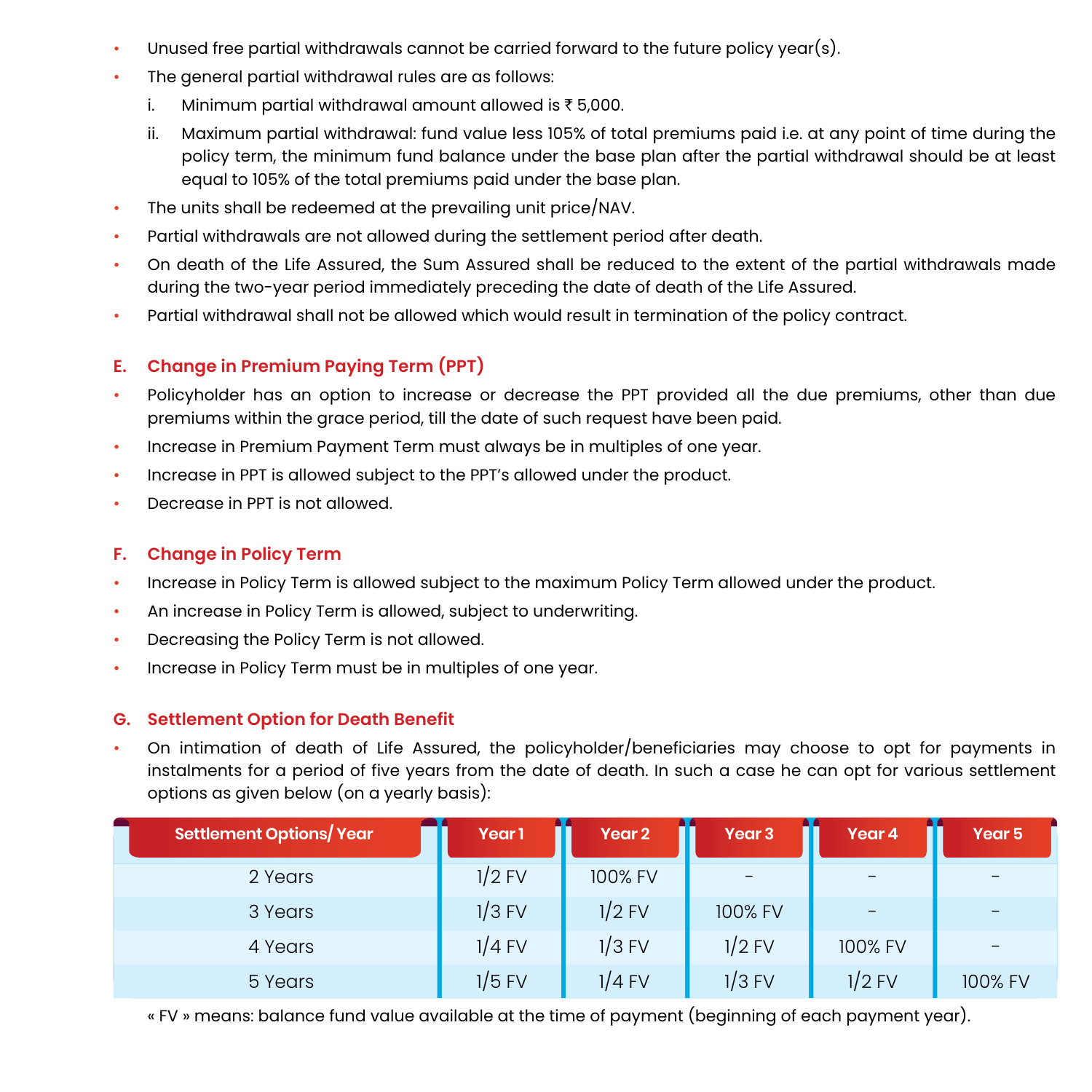- Payments will be received in the form of yearly, half-yearly, quarterly or monthly instalments, as opted by the policyholder/beneficiaries.
- During the settlement period, fund management charges and switching charges if any, will be deducted.
- Partial withdrawals shall not be allowed during the settlement period.
- Switches will be allowed during the settlement period.
- Complete withdrawal will be allowed at any time during the settlement period without deducting any charges.

#### **H. Premium Redirection**

The policyholder has the option of premium redirection subject to the below conditions, provided the policy is in-force and the life assured is alive.

- Under the Self-Managed Investment Strategy, the policyholder may alter the allocation percentages under various fund for future premiums subject to the minimum allocation percentage per selected fund shall be 10%, by giving notice in writing to SUD Life either at the time of payment of premium or prior to the remittance of the relevant premium.
- By default, new allocation percentage will be applicable to all future premiums.
- Redirection will not affect existing units.
- No redirection facility will be allowed in the first policy year.
- This facility is available at any point of time from 2<sup>nd</sup> policy year onwards and is effective from the date a valid request is received by the Company.

#### **I. Switching**

- Any amount of fund value can be switched out subject to a minimum amount of  $\bar{\tau}$  5,000 for Base Plan. Switch request may be for an absolute amount or a percentage of the fund value.
- Switching is allowed during the currency of the policy.
- Switching is subject to condition that the minimum allocation percentage per selected fund shall be 10%.
- Twelve switches per policy year are free of cost. Every additional switch will be charged  $\bar{\tau}$  100/- per switch and will be recovered by cancellation of appropriate number of units.
- Unused switches cannot be carried forward to future policy year(s).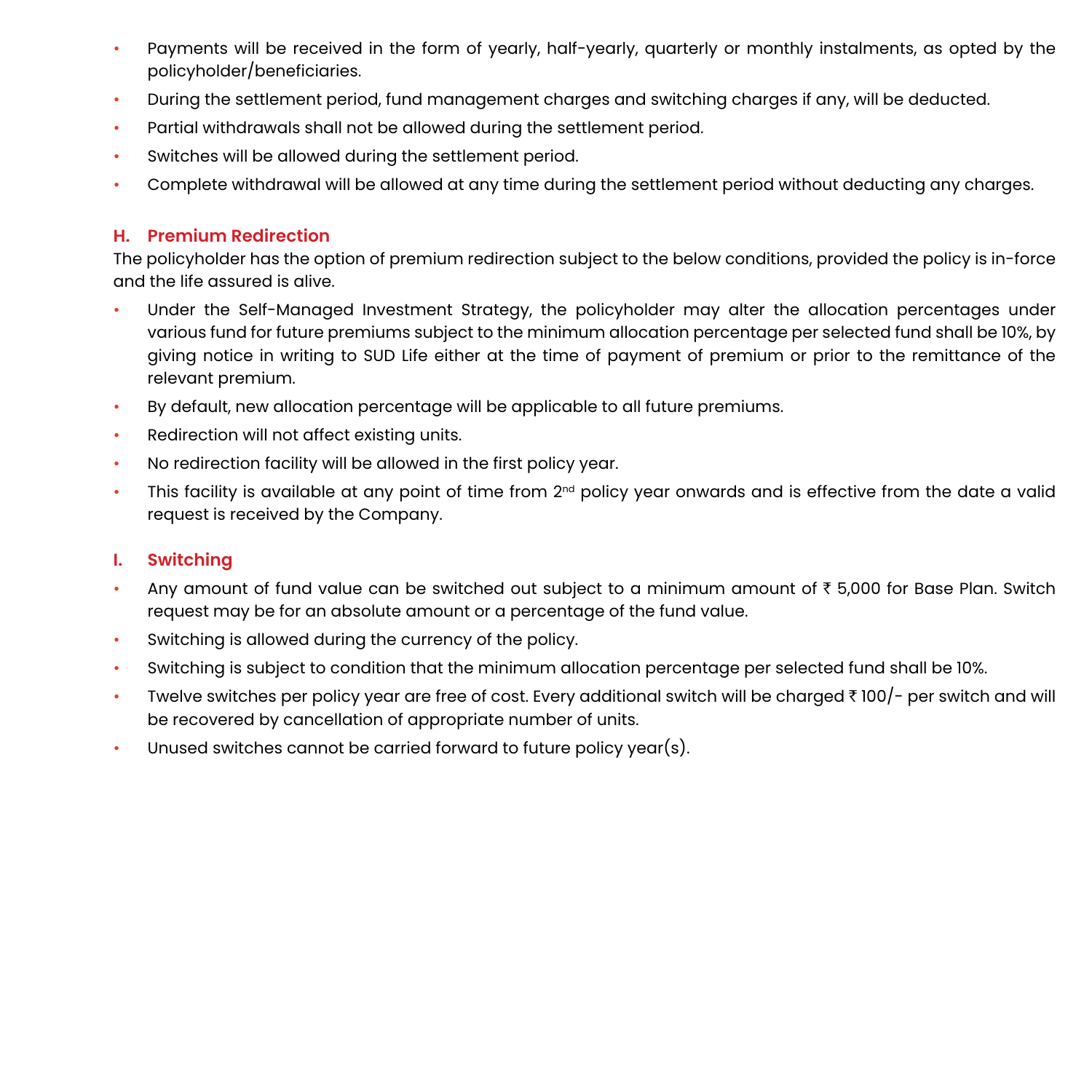#### **How does the plan work?**

A sample illustration for both Platinum and Platinum Plus is given below:

| <b>Plan Option</b>                                           | Platinum            | <b>Platinum Plus</b><br>(Life Assured is major in<br>this scenario) | <b>Platinum Plus</b><br>(Life Assured is minor in<br>this scenario) |
|--------------------------------------------------------------|---------------------|---------------------------------------------------------------------|---------------------------------------------------------------------|
| Age at Entry                                                 | Life Assured - $35$ | Life Assured - $35$                                                 | Life Assured $-10$<br>Policyholder - 35                             |
| Annual Premium*                                              | ₹50,000             | ₹50,000                                                             | ₹50,000                                                             |
| Policy Term (Years)                                          | 20                  | 20                                                                  | 20                                                                  |
| Premium Payment Term (Years)                                 | 20                  | 20                                                                  | 20                                                                  |
| Sum Assured (Death Sum Assured)                              | ₹5,00,000           | Life Assured $-$ ₹ 5,00,000                                         | Life Assured $-$ ₹5,00,000<br>Policyholder <sup>®</sup> - ₹5,82,978 |
| Coverage Amount at Inception on ATPD                         | <b>NA</b>           | Life Assured <sup>@</sup> - ₹5,82,978                               | Policyholder <sup>@</sup> - ₹5,82,978                               |
| Maturity Value at an Assumed<br>Investment Return - 8% p.a.# | ₹ 21,62,273         | ₹ 21,58,332                                                         | ₹ 21,35,570                                                         |
| Maturity Value at an Assumed<br>Investment Return - 4% p.a.# | ₹13,83,100          | ₹13,81,583                                                          | ₹13,72,099                                                          |

#These assumed rates of returns are not guaranteed and they are not the upper or lower limits of what you might get back, as the value of the policy is dependent on a number of factors including future investment performance.

@Assuming the unfortunate event where the benefits are applicable occurs at end of first month, benefit is calculated as present value of future premium due @ 5.5% p.a.

- A. This snapshot of illustration is only for SUD Life e-Wealth Royale for a healthy male life with 100% of premium invested in the Blue Chip Fund.
- B. The values shown are for illustrative purpose only.
- C. Some benefits are guaranteed, and some benefits are variable with returns based on the future performance of your insurer carrying on life insurance business. If your policy offers guaranteed benefits, then these will be clearly marked "Guaranteed" in the illustration table. If your policy offers variable benefits then the illustrations page will show two different rates of assumed future investment returns. These assumed rates of returns are not guaranteed, and they are not the upper or lower limits of what you might get back, as the value of the policy is dependent on a number of factors including future investment performance.

Request you to refer the Benefit Illustration separately to understand the benefits applicable.

# 02 **Know Your Plan Better**

| <b>Plan Option</b> | <b>Platinum</b>                                               |              | <b>Platinum Plus</b>                                          |              |
|--------------------|---------------------------------------------------------------|--------------|---------------------------------------------------------------|--------------|
| Min Entry Age*     | Life Assured - $0$ Years (30 Days)<br>Policyholder - 18 Years |              | Life Assured $-$ 0 Years (30 Days)<br>Policyholder - 18 Years |              |
|                    | For Life Assured                                              |              | For Life Assured/Policyholder                                 |              |
| Max Entry Age*     | <b>Policy Term</b>                                            | <b>Years</b> | <b>Policy Term</b>                                            | <b>Years</b> |
|                    | $10 - 14$                                                     | 50 Years     | $10 - 14$                                                     | 50 Years     |
|                    | $15 - 40$                                                     | 55 Years     | $15 - 40$                                                     | 55 Years     |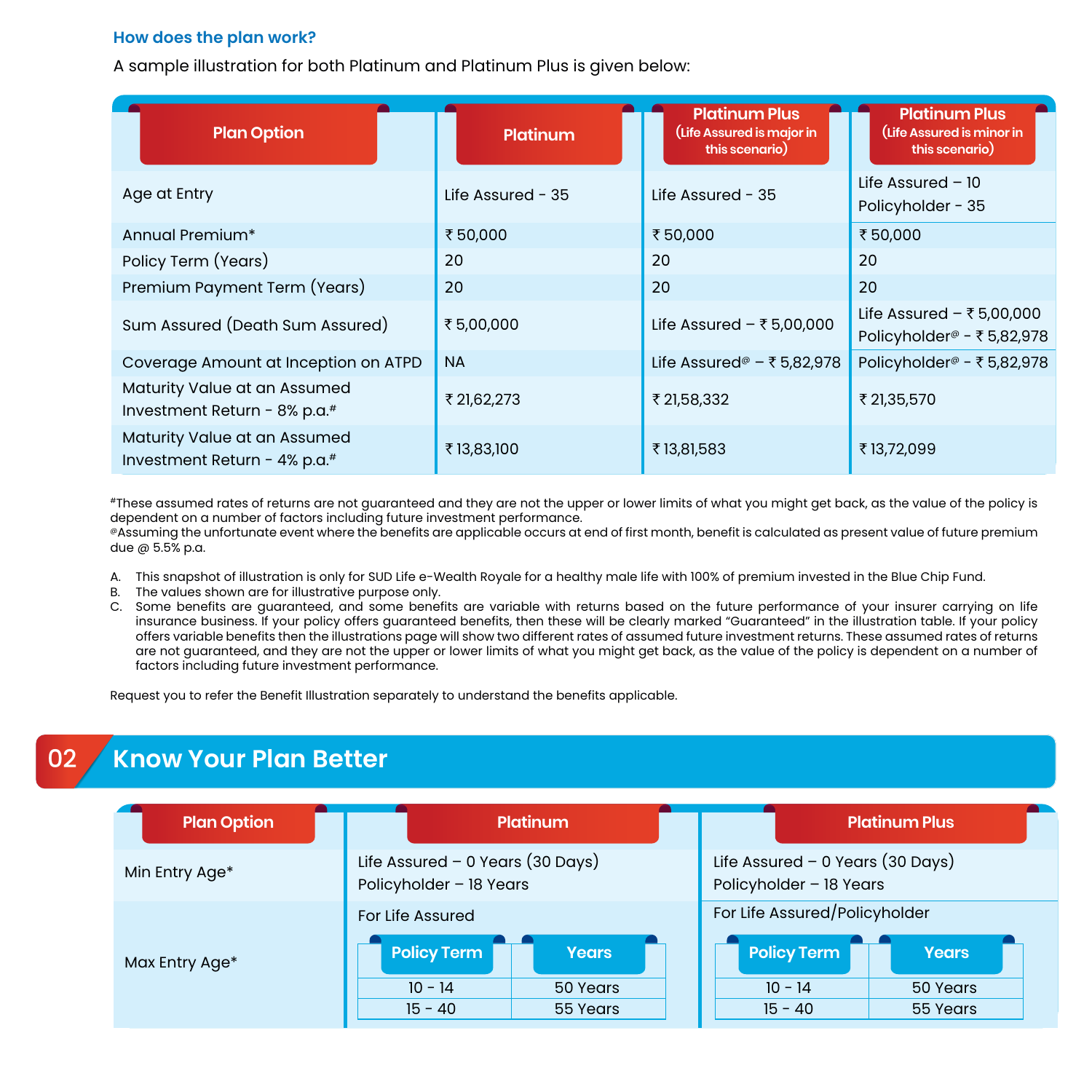| <b>Plan Option</b>            | <b>Platinum</b>                                                                                                                                    | <b>Platinum Plus</b>                                                                                                                                                                                                                                                                                                |  |
|-------------------------------|----------------------------------------------------------------------------------------------------------------------------------------------------|---------------------------------------------------------------------------------------------------------------------------------------------------------------------------------------------------------------------------------------------------------------------------------------------------------------------|--|
| Maturity Age*                 | Minimum $-$ 18 Years<br>Maximum - 75 Years                                                                                                         | Minimum $-$ 18 Years<br>Maximum - 75 Years                                                                                                                                                                                                                                                                          |  |
| Minimum Policy Term           | <b>Policy Term</b><br><b>PPT</b><br>5 Pay, 7 Pay,<br>10 Years<br><b>Regular Pay</b><br>15 Years<br>10 Pay                                          | <b>Policy Term</b><br><b>PPT</b><br>5 Pay, 7 Pay,<br>10 Years<br><b>Regular Pay</b><br>15 Years<br>10 Pay                                                                                                                                                                                                           |  |
| Maximum Policy Term           | <b>Policy Term</b><br><b>PPT</b><br>5 Pay, 7 Pay, 10 Pay<br>40 Years<br><b>Regular Pay</b><br>40 Years                                             | Life Assured is Minor <sup>^</sup><br><b>Policy Term</b><br><b>PPT</b><br>40 Years<br>5 Pay, 7 Pay, 10 Pay<br><b>Regular Pay</b><br>30 Years Less Entry Age<br>Life Assured is Major $\hat{ }$ (Age >=18)<br><b>PPT</b><br><b>Policy Term</b><br>5 Pay, 7 Pay, 10 Pay<br>40 Years<br><b>Regular Pay</b><br>40 Years |  |
| Minimum Premium               | Premium<br><b>Amount</b><br><b>Payment Mode</b><br>Yearly<br>₹50,000<br><b>Half Yearly</b><br>₹30,000<br>Quarterly<br>₹15,000<br>Monthly<br>₹5,000 | Premium<br><b>Amount</b><br><b>Payment Mode</b><br>Yearly<br>₹50,000<br><b>Half Yearly</b><br>₹30,000<br>Quarterly<br>₹15,000<br>Monthly<br>₹5,000                                                                                                                                                                  |  |
| Maximum Annualised<br>Premium | ₹ 2,50,000                                                                                                                                         | ₹ 2,50,000                                                                                                                                                                                                                                                                                                          |  |
| Minimum Sum Assured           | ₹5,00,00 (10 times of Annualised<br>Premium)                                                                                                       | ₹5,00,00 (10 times of Annualised<br>Premium)                                                                                                                                                                                                                                                                        |  |
| Maximum Sum Assured           | ₹ 25,00,000 (10 times of<br>Annualised Premium)                                                                                                    | ₹ 25,00,000 (10 times of<br>Annualised Premium)                                                                                                                                                                                                                                                                     |  |
| Premium Payment<br>Frequency  | Yearly, Half-Yearly, Quarterly, Monthly                                                                                                            | Yearly, Half-Yearly, Quarterly, Monthly                                                                                                                                                                                                                                                                             |  |

\*Age is age last birthday. ^At date of commencement of policy. Where, Annualized Premium means premium amount payable in a year excluding the taxes, rider premiums and underwriting extra premium on riders, if any.

5 Pay, 7 Pay and 10 Pay in Limited Pay option would mean 5 Years, 7 Years and 10 Years premium payment respectively.

#### **Are there any tax benefits?**

Tax benefits may be available as per the applicable laws as amended from time to time. You may please consult your tax advisor for further details.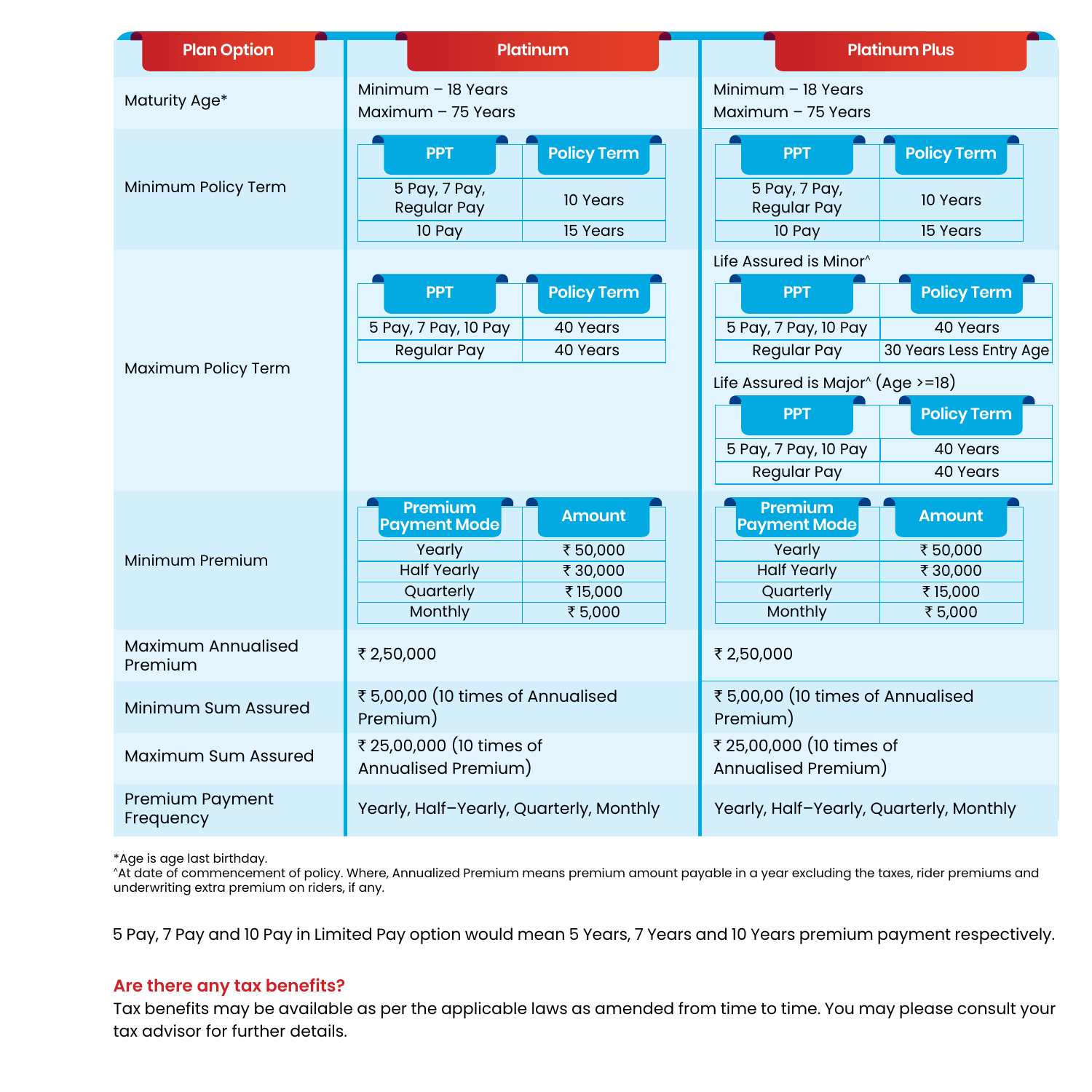# <sup>03</sup> **Making The Most Of Your Plan** On death of the Life Assured under the Paid-up Policy, the Paid-up Death Benefit will be paid to the beneficiary and the

#### **Premium Payment**

For your premiums due in the given financial year, you have an option to make an advance payment of the due premiums within the same financial year. However, in case if your premium is due in the next financial year, the company would accept such payments which are within a maximum period of three months in advance, from the premium due date. Any advance premium received by Us, will be applied to your policy only on the premium due date.

#### **What happens in case of missed premiums?**

We give you a grace period of 30 days for yearly/half yearly/quarterly mode and 15 days for monthly modes to pay the due premium. This period starts from the due date of each premium payment throughout the premium payment term. In case the death of the Life assured happens during the Grace period, the Death Benefit as defined above, under the benefits section, will be paid to the Policyholder/Nominee/Beneficiary. Under Platinum Plus option if event occurred during the grace period, the Additional Risk Benefit will be credited to the fund value.

#### **Discontinuance of Policy:**

The treatment of discontinuance of policy due to non-payment of due premium will depend on the policy year of premium discontinuance. Please read the subsequent section carefully for information:

#### **Discontinuance of Policy within the Lock-in Period of First Five Years**

- If the due premiums are not received by the Company within the prescribed grace period, then your policy will acquire discontinuance status. The fund value after deducting the applicable discontinuance charges, shall be transferred to the discontinued policy fund and the risk cover under the policy shall cease.
- Once the policy acquires discontinuance status, the Company will send the Policyholder a written notice within three months from first unpaid premium and provide them with an option to revive the policy.
- In case if the Policyholder opt for revival of the policy but do not revive your policy within the revival period of 3 years, then the policy will continue to remain in the discontinuance policy fund without any risk cover and the proceeds of the discontinued policy fund will be paid to Policyholder at the end of the revival period or lock-in period, whichever is later.
- In case if Policyholder do not exercise the revival option, then the policy will continue to remain invested in the discontinuance policy fund without any risk cover and at the end of the lock-in period, the proceeds of the discontinuance policy fund will be paid to Policyholder and the policy will terminate immediately.
- The Policyholder also has an option to surrender his/her policy anytime during the policy term. In case if the Policyholder opts to surrender his/her policy during lock-in period then the proceeds of the discontinued policy fund will be payable after the end of lock-in period or date of surrender, whichever is later and the policy will terminate immediately.
- Fund management charges of discontinued fund will be deducted during the discontinuance period and no other charges will be deducted by the Company.

#### **Discontinuance of Policy under the Base Plan after the Lock-in Period**

• If the due premiums are not received by the Company within prescribed Grace Period, then upon expiry of the grace period then the policy shall be converted into a reduced paid up policy and will continue with the paid-up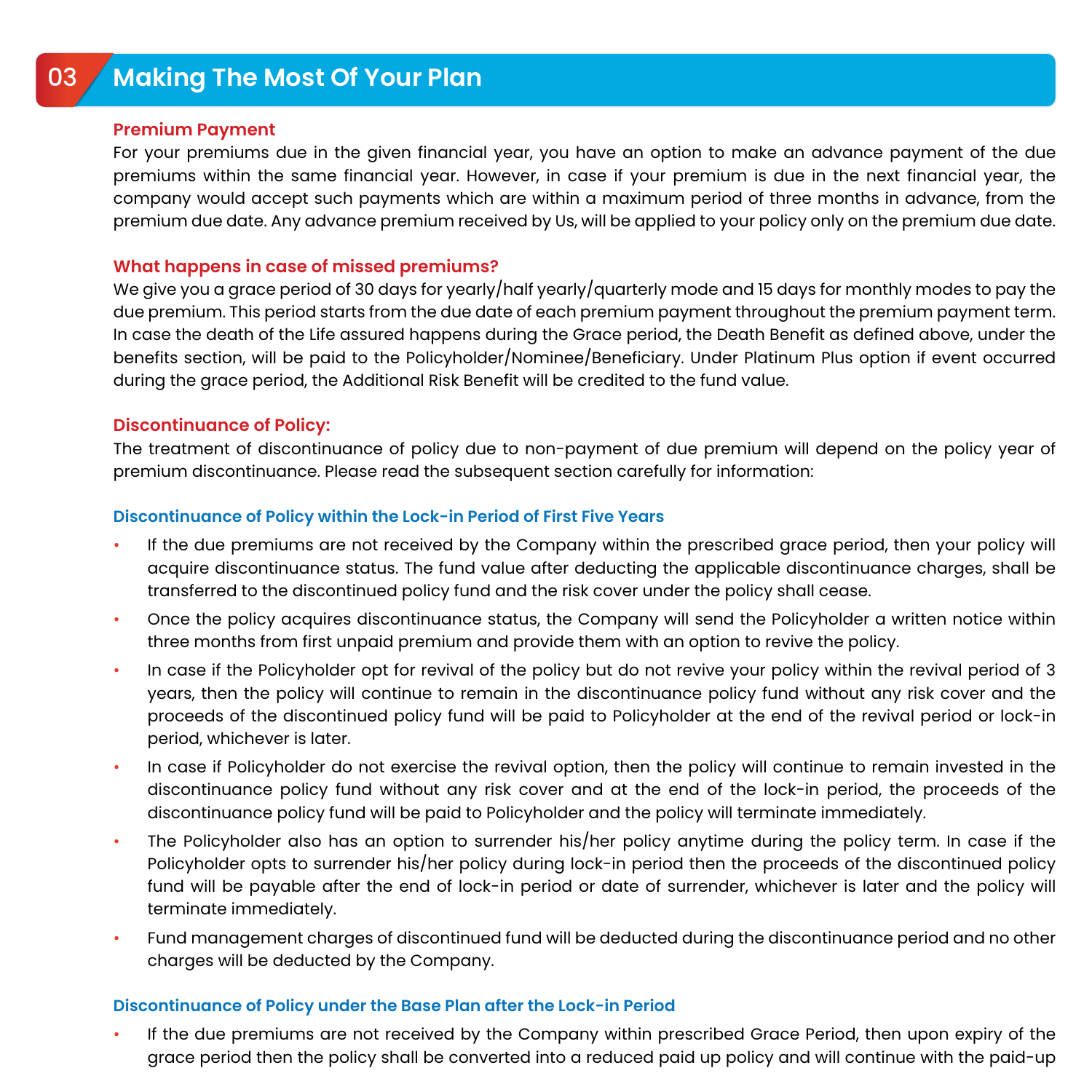sum assured i.e. original sum assured multiplied by the total number of premiums paid to the original number of premiums payable as per the terms and conditions of the policy.

- All charges as per terms and conditions of the policy may be deducted during the revival period. However, the mortality charges shall be deducted based on the reduced paid up sum assured only.
- In such event, the Company will send the Policyholder a written notice communicating the policy status within three months from the first unpaid premium date and provide him/her with the following two options:
	- 1. To revive the policy within the revival period of three years, or
	- 2. Complete withdrawal of the policy.
- In case the policyholder opts for option (1) as mentioned above but does not revive the policy during the revival period, the fund value shall be paid to the policyholder at the end of the revival period.
- In case the policyholder does not exercise any option as set out above, the policy shall continue to be in reduced paid up status. At the end of the revival period the proceeds of the policy fund shall be paid to the policyholder and the policy shall terminate.
- The Policyholder also have an option to surrender the policy anytime during the policy term and proceeds of the policy fund shall be payable.

#### **Surrender of the Policy:**

The policyholder can surrender the policy anytime during the policy term. In case if the policy is:

#### **Surrender within the Lock-in Period**

On surrender of the Base Plan within the lock-in period, the fund value less applicable discontinuance charge shall be transferred to the Discontinued Policies Fund and the proceeds of the policy shall be paid to the policyholder at the end of the lock-in period.

#### **Surrender After the Lock-in Period**

When the policy is surrendered after completion of the lock-in period of five policy years, the surrender value, which is equal to the fund value as on date of surrender shall be paid to the policyholder.

Once the policy is surrendered, the contract will terminate immediately.

#### **Reduced Paid-up:**

In case of discontinuance of the policy due to non-payment of premium with the grace period after the expiry of lock-in period of 5 years, the policy will be converted into reduced paid-up policy and will continue with reduced paid-up benefits.

The life cover under the base plan will be reduced to the extent of Paid-up Sum Assured i.e. original sum assured multiplied by the total number of premiums paid to the original number of premiums payable as per the terms and conditions of the policy.The fund value will be a part of the segregated fund chosen by the policyholder and all applicable charges will continue to get deducted as described under this policy. No Additional Risk Benefit charges shall be deducted if policy is in Paid-up status (applicable only in case of Platinum Plus).

- Loyalty Addition is not applicable in case of a Paid-up policy.
- RoMC, RoARBC, RoPAC and Wealth Boosters will be added even if the Policy is Reduced Paid-up or is in the Revival period.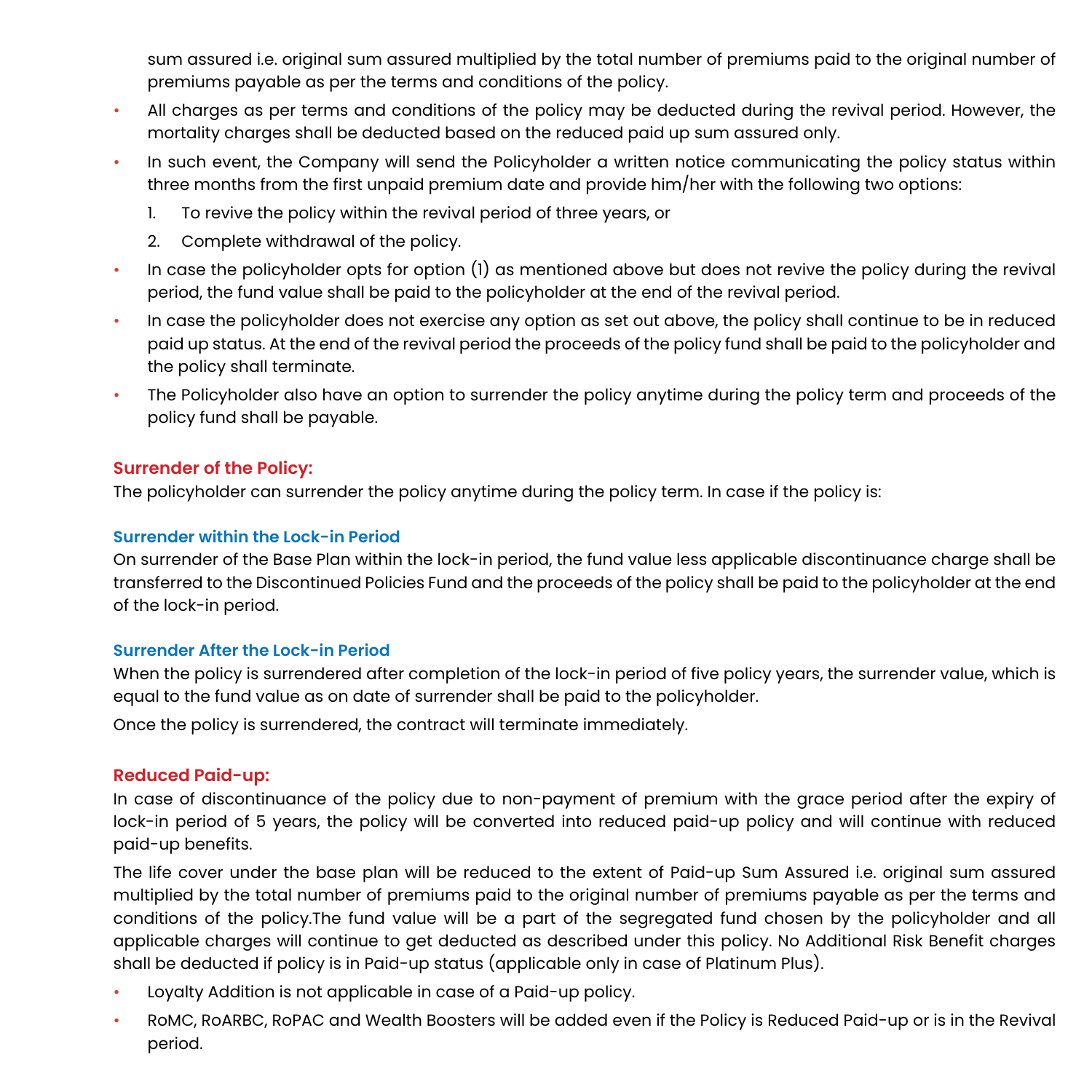On death of the Life Assured under the Paid-up Policy, the Paid-up Death Benefit will be paid to the beneficiary and the policy terminates immediately and no further benefits will be payable under this policy.

Paid-up Death Benefit will be the Higher of

- a. Paid-up Sum Assured under the Base Plan or
- b. Fund value under Base Plan.

At any time during the revival period from the date of first unpaid premium, the policyholder will have an option to revive his policy by paying all unpaid premium/s subject to board approved underwriting guidelines.

In case the policyholder does not exercise any option as set out above, the policy shall continue to be in reduced paid up status.

#### **Can you revive your Lapsed/Reduced Paid up policy to the original benefit levels?**

The discontinued or reduced paid up policy can be revived within the revival period of three years from the date of first unpaid premium as per the Board approved underwriting guidelines of the Company.

#### **Revival of a Discontinued Policy During Lock-in Period:**

- Where the policyholder revives the policy, the policy shall be revived restoring the risk cover, along with the investments made in the segregated funds as chosen by the policyholder, out of the discontinued fund, less the applicable charges.
- At the time of revival, the Company:
	- i. Shall collect all due and unpaid premiums without charging any interest or fee.
	- ii. May levy policy administration charge and premium allocation charge as applicable during the discontinuance period. Guarantee charges, if applicable during the discontinuance period, may be deducted provided the guarantee continues to be applicable. No other charges shall be levied.
	- iii. Shall add back to the fund, the discontinuance charges deducted at the time of discontinuance of the policy.

#### **Revival of a Discontinued Policy After Lock-in Period**

- In case if the due premiums are not received by the Company within the grace period, the policy will acquire paid-up status. A paid-up policy can be reinstated within a revival period of three years from the date of first unpaid premium Where the policyholder revives the policy, the policy shall be revived restoring the original risk cover in accordance with the terms and conditions of the policy at the time of revival, the Company:
- Shall collect all due and unpaid premiums under base plan without charging any interest or fee. The rider may also be revived at the option of the policyholders.
- May levy premium allocation charge as applicable. The guarantee charges may be deducted, if guarantee continues to be applicable.
- No other charges shall be levied.
- Cost of medical expenses incurred at the time of revival, if any will be borne by the Policyholder.
- The due premiums received by the Company, will be invested based on the NAV as on the date of revival.

#### **Are there any Riders available?**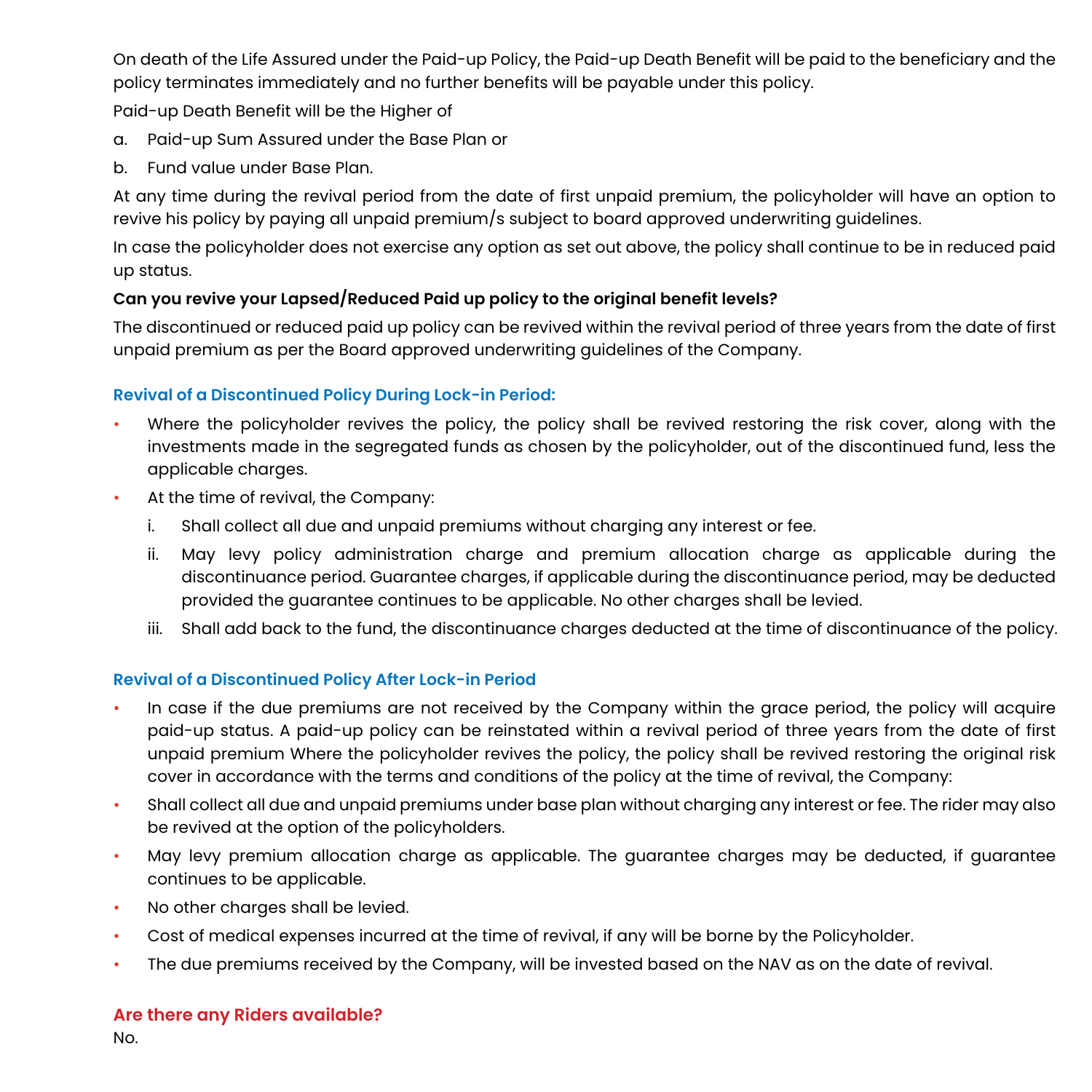#### **What are the important points to be kept in mind while applying for the plan?**

- i. It's important when you apply you give complete and correct information especially about your health and occupation. These details are critical for making sure you get the right benefits.
- ii. Provide your correct contact details and address. Always provide a landmark if possible.
- iii. It is ideal for you to opt for the NACH/ECS/Direct Debit option. This will make life simple for you by automatically ensuring your premiums are paid on time.

Remember! It's not enough to fill in your application form correctly and get the plan issued. What's even more important is to ensure that your nominee/family is aware about the plan and understands its features.

Also ensure you update your contact details regularly to ensure you get real time updates on your plan.

#### **What if you realize this is not the right plan for you?**

If you disagree to any of those terms or conditions in the policy, you have an option to return the policy to us within the free look period i.e. 15 days (30 days for Distance Marketing Mode/Policies issued in electronic mode) from the date of the receipt of the policy document, stating the reasons for your objection. In such an event, the policy will be terminated and an amount payable on free look cancellations is:



\*Applicable only in case of staff of SUD Life & their family or staff of Corporate Agent & their family.

The insurer shall also be entitled to repurchase the units at the price of the units on the date of cancellation.

Distance Marketing mode includes every activity of solicitation (including lead generation) and sale of insurance products through the following modes: (i) voice mode, which includes telephone-calling (ii) short messaging service (SMS) (iii) electronic mode which includes e-mail and interactive television (iv) physical mode which includes direct postal mail and newspaper & magazine inserts and (v) solicitation through any means of communication other than in person.

# 05 **Other Terms & Conditions**

#### **A. Charges:**

Under this product, the following charges will be levied by the Company during the policy term.

#### **Premium Allocation Charges:**

Nil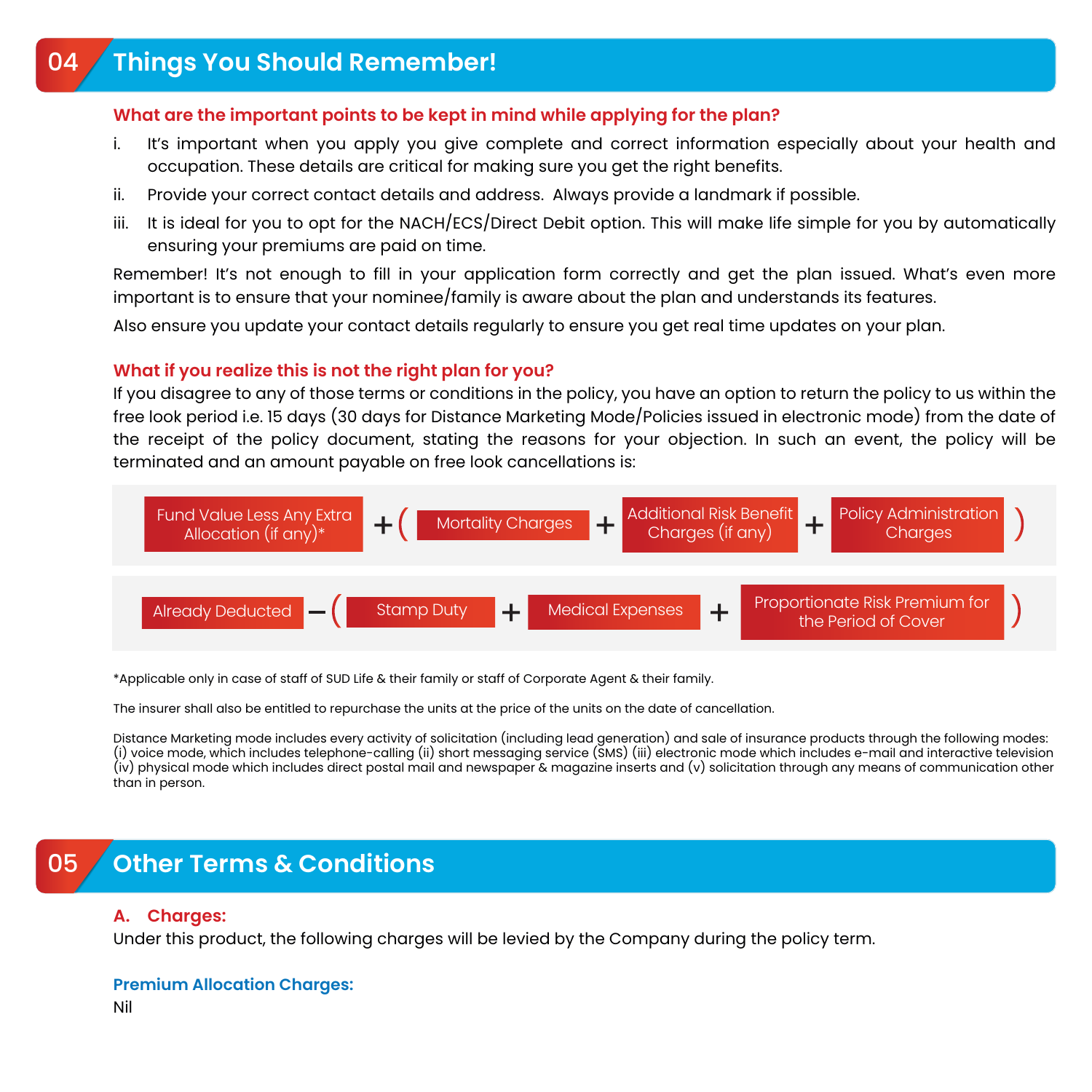#### **Policy Administration Charges:**

Policy Administration Charge of ₹100 p.m. shall be deducted in advance on the first working day of every policy month by cancellation of units at the prevailing unit rates. The said charges shall be deducted only for first 10 policy years. No policy administration charges shall be deducted from II<sup>th</sup> Policy Year.

#### **Fund Management Charges:**

The Fund Management Charge (FMC) under various funds as a percentage of fund value is given below. The FMC will be priced in the unit price of each fund daily. This will result in the adjustment of NAV.

| <b>Fund Name</b>                  | <b>SFIN</b>                      | <b>Annual Rate of FMC</b> |
|-----------------------------------|----------------------------------|---------------------------|
| <b>Blue-Chip Equity Fund</b>      | ULIF 019 11/12/13 SUD-LI-EQ2 142 | 1.35%                     |
| Growth Plus Fund                  | ULIF 023 11/12/13 SUD-LI-GR2 142 | 1.35%                     |
| <b>Balanced Plus Fund</b>         | ULIF 024 11/12/13 SUD-LI-BL2 142 | 1.30%                     |
| Income Fund                       | ULIF 020 11/12/13 SUD-LI-BN2 142 | 1.30%                     |
| Mid Cap Fund                      | ULIF 026 14/10/19 SUD-LI-MID 142 | 1.35%                     |
| Gilt Fund                         | ULIF 027 14/10/19 SUD-LI-GLT 142 | 1.30%                     |
| Dynamic Fund                      | ULIF 028 11/06/21 SUD-LI-DYN 142 | 1.35%                     |
| Money Market Fund                 | ULIF 029 11/06/21 SUD-LI-MMF 142 | 1.00%                     |
| <b>Discontinued Policies Fund</b> | ULIF 018 03/06/11 SUD-UL-DP1142  | 0.50%                     |

#### **Surrender/Discontinuance Charges:**

The Surrender/Discontinuance charges are given below:

#### **For Regular/Limited Premium Policies:**

| Where the policy is discontinued<br>during the Policy Year | Discontinuance Charges                                        |
|------------------------------------------------------------|---------------------------------------------------------------|
|                                                            | Lower of 6% $*($ AP or FV) subject to a maximum of ₹6,000     |
|                                                            | Lower of 4% $*$ (AP or FV) subject to a maximum of ₹5,000     |
| 3                                                          | Lower of 3% $*($ AP or FV) subject to a maximum of $*(4,000)$ |
| 4                                                          | Lower of 2% $*($ AP or FV) subject to a maximum of $*(2,000)$ |
| 5 and onwards                                              | <b>Nil</b>                                                    |

AP - Annualized Premium

FV - Fund Value on the date of discontinuance

**•** When a policy is discontinued, only discontinuance charge and the fund management charge, which shall not exceed 0.50% per annum on discontinuance fund value, will be charged. No other charges will be levied.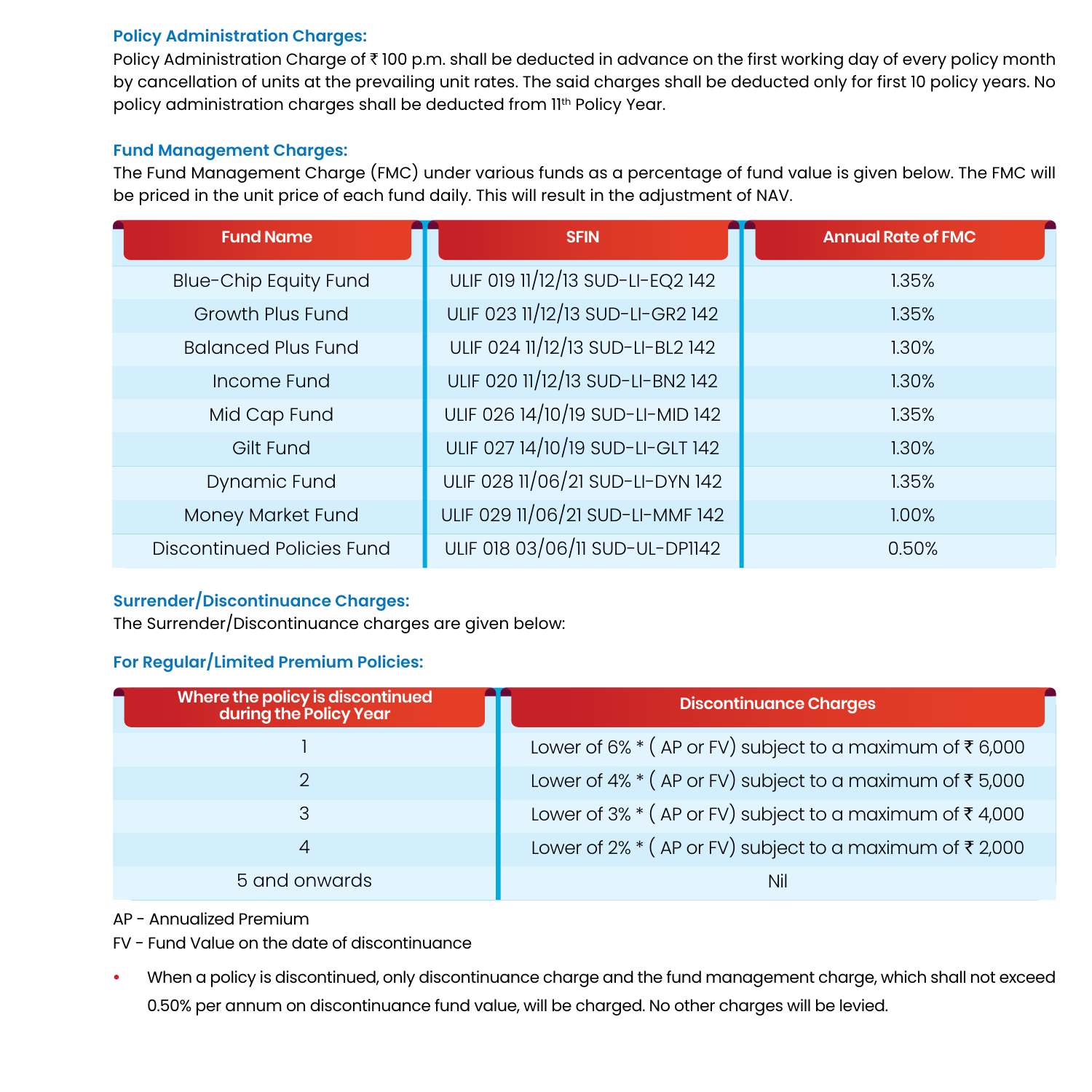#### **Switching Charges:**

- **•** Twelve switches per policy year are free of cost.
- Additional switches will be charged at the rate of  $\bar{\tau}$  100/- per switch.
- **•** Unused switches cannot be carried forward to future policy year(s).
- **•** The charges for switching will be recovered by cancellation of units from the fund(s) the amount has been switched to.

#### **Partial Withdrawal Charges:**

- **•** Only four partial withdrawal in a policy year are free of cost, subsequent withdrawals are charged @ ` 100/- per partial withdrawal.
- **•** Unused partial withdrawals cannot be carried forward to future policy year(s).
- **•** The amount will be recovered from the withdrawal amount and not by cancellation of units.

#### **Mortality Charges:**

- **•** Mortality charges are recovered on a monthly basis, on the first working day of each policy month by the way of cancellation of appropriate number of units.
- **•** Mortality charges are worked out in accordance with the definition of sum at risk.
- **•** The Sum at Risk (SAR) on a given date for calculation of mortality charges is calculated as follows:



- **•** Monthly Mortality Charges = Sum at Risk \* (Annual Mortality Charge/12,000) Where, the Annual Mortality charge depends on age last birthday of Life Assured as on date of calculation. Set back of 3 years in age will be given on female lives for age at last birthday 21 years and above, for Female life from age 18 – 20 rates of male live age 18 shall be applicable. Female life below 18 years of age and Third gender shall be charged same as male life.
- **•** In the event the Sum at Risk is negative or zero on the date of calculating mortality charges, no mortality charge will be deducted on that date.

#### **Additional Risk Benefit Charges (Only if Platinum Plus is Opted):**

- **•** Additional Risk Benefit charges are recovered on a monthly basis, on the first working day of the each policy month by the way of cancellation of appropriate number of units.
- **•** Additional Risk Benefit charges are worked out in accordance with the definition of sum at risk.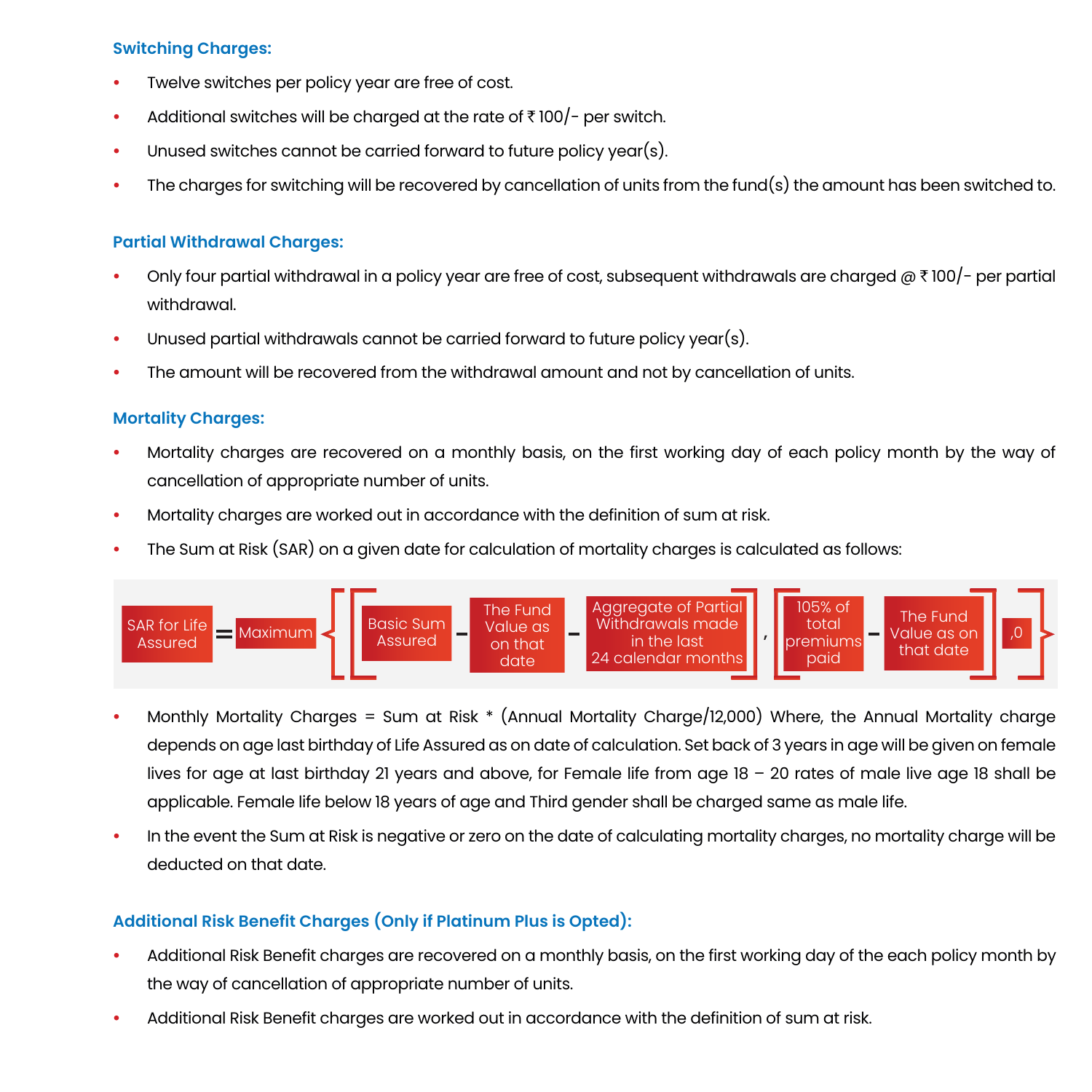- **•** The Sum at Risk (SAR) on a given date for calculation of charges is calculated as present value of future premium due at 5.5% p.a.
- **•** Monthly Additional Risk Benefit charges = Sum at Risk \* (Annual Additional Risk Benefit Charges/12,000)
- **•** In the event the Sum at Risk is zero after all due premiums have been paid, no charges will be deducted from that date.

#### **Medical Examination Expenses:**

**•** Cost of medical expenses incurred at the time of revival of the policy, if any, will be borne by the policy holder.

#### **GST:**

Currently, GST of 18% is applicable. However GST and any charges levied by the government in future shall be levied as per the prevailing tax laws and/or any other laws.

#### **Charges Levied by the Government/Statutory Authority in Future:**

In future the Company may decide to pass on any additional charges levied by the governmental or any statutory authority to the policyholder. Whenever the company decides to pass on the additional charges to the policy holder, the method of collection of the charges shall be informed to them. Any additional charge and the method of collection of the charges to the policyholder shall be with prior approval of the IRDAI.

In the event that units are held in more than one fund, the cancellation of units will be effected in the same proportion as the value of units held in each fund. In case the fund value in any fund goes down to the extent that it is not sufficient to support the proportionate monthly charges, then the same shall be deducted from the fund value of the other funds.

#### **Revision of Charges:**

- **•** Annual Mortality Charges per 1,000 SAR, Annual Additional Risk Benefit Charges per 1,000 SAR, Policy Administration Charge and Discontinuance Charge are guaranteed throughout the policy term.
- **•** The other charges under the plan may be revised after obtaining prior approval from the IRDAI and after giving three months' notice to the policyholders. The GST will be revised as and when notified by the Government. If the policyholder does not agree with the modified charges, he/she shall be allowed to withdraw the units in the plan at the then prevailing unit value. The policy proceeds will then be paid to the policyholder as per the norms of discontinued policies.
- **•** The Company reserves the right to change the Fund Management charge subject to the Maximum FMC as prescribed by the IRDAI regulations. As per the current IRDAI regulations, the maximum FMC on any fund excluding Discontinued Policies Fund shall be 1.35% p. a. and the maximum FMC on Discontinued Policies Fund shall be 0.5% p.a.
- **•** Switching charge, Premium Redirection Charge and Partial Withdrawal Charges are subject to revision and shall not exceed ₹500 per request. Any change in the FMC, policy administration charge and switching charge shall be obtained after obtaining prior approval of IRDAI.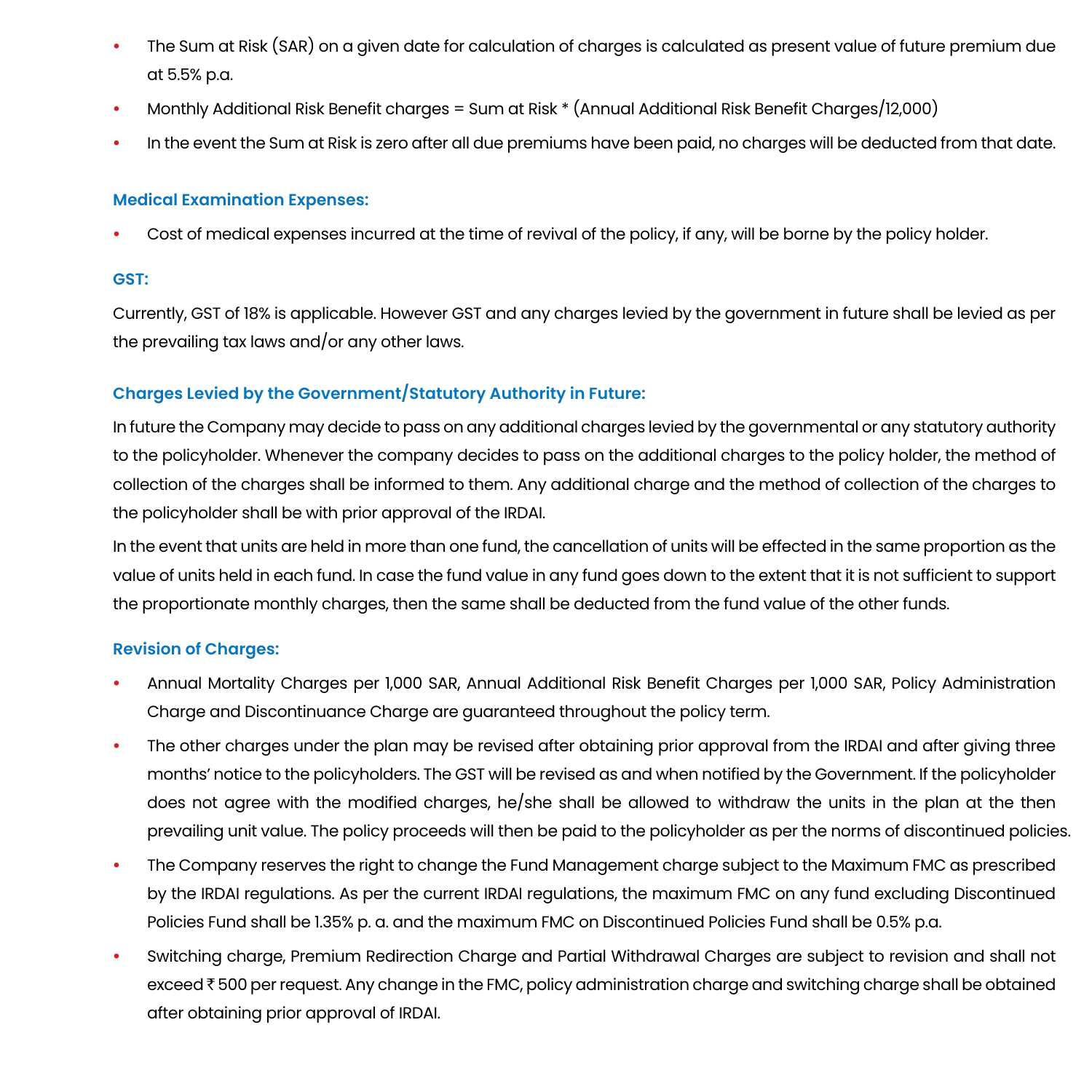#### **B. Unit Encashment Conditions:**

#### **Computation of NAV:**

The NAV of the segregated fund shall be computed as given below:



#### **Allocation of Units:**

The company applies premiums to allocate units in the unit linked funds chosen by the policyholder. The allotment of units to the policyholders will be done only after the receipt of premium proceeds as stated below:

#### **• For Initial Premium:**

 Units shall be allocated at the NAV as on the date of clearance of the instrument or date of issue of the policy, whichever is later.

#### **• For Renewal Premium:**

 In the case of renewal premiums, the premium will be adjusted on the due date, whether or not it has been received in advance.

If the premium is received in advance:

- If the premiums are paid through outstation cheques, the premiums will be adjusted at the closing NAV on the due date of premium payment or closing NAV of the clearance date whichever is later, and
- If the premiums are paid through local cheque, the premiums will be adjusted at the closing NAV on the due date of premium payment subject to encashment of the cheque.
- If the premiums are paid through other modes like demand draft, cash or online payment, the premiums will be adjusted at the closing NAV on the due date of premium payment

In respect of premiums received up to 3.00 p.m. by the company through a local cheque or a demand draft payable at par at the place where the premium is received, the closing NAV of the day on which the premium is received, shall be applicable.

In respect of premiums received after 3.00 p.m. by the company through a local cheque or a demand draft payable at par at the place where the premium is received, the closing NAV of the next business day shall be applicable.

In respect of premiums received through Standing Instruction on Bank/Credit Card account/ ECS/SI facility, outstation cheque, the closing NAV of the day on which the credit is realized shall be applicable.

#### **Redemption of Units:**

**•** In respect of valid claim request (e.g. surrender, partial withdrawal, discontinuance, on maturity, death claims, etc.) along with sufficient documents is received up to 3.00 p.m. by the insurer, the same day's closing NAV shall be applicable.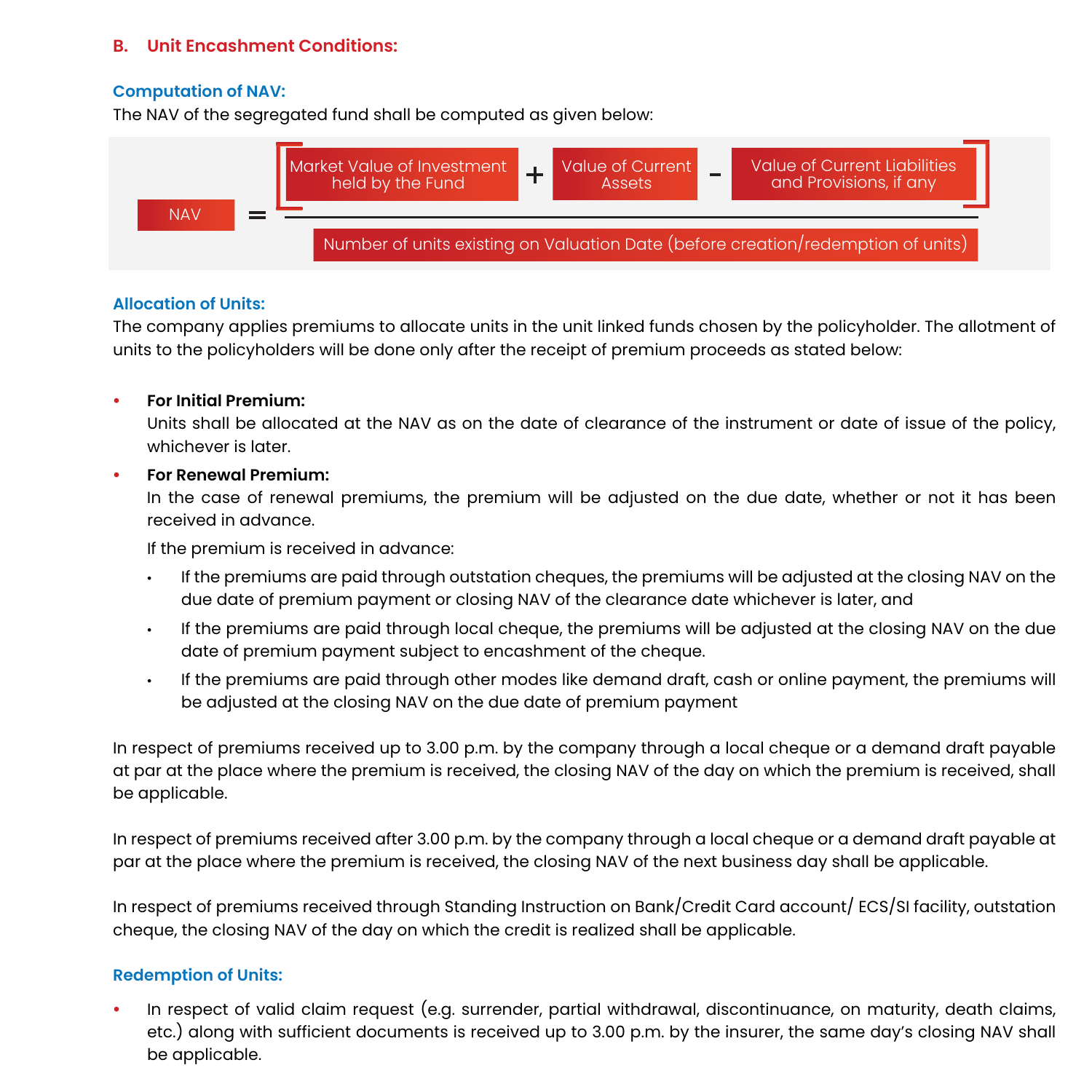**•** In respect of valid claim request (e.g. surrender, discontinuance, on maturity, death claims, etc.) along with the sufficient document is received after 3.00 p.m. by the insurer, the closing NAV of the next business day shall be applicable.

#### **Cancellation of Units:**

- **•** To meet fees and charges, and to pay benefits, the company will cancel the units to meet the amount of the payments which are due.
- **•** If units are held in more than one unit linked fund, then the company will cancel the units in each fund to meet the amount of the payment. The value of units cancelled in a particular fund will be in the same proportion as the value of units held in that fund is to the total value of units held across all funds.
- **•** The units will be cancelled at the prevailing unit price.
- **•** The Fund Management charge will be priced in the unit price of each Fund on a daily basis.

#### **C. Exclusions:**

#### No exclusions for normal death.

**Exclusions for Accidental Total & Permanent Disability:** The benefit shall not be paid on disability of the insured person occurring directly or indirectly as a result of (any of the following):

- 1. The policyholder/life assured, as applicable taking part in any hazardous sport or pastimes (including hunting, mountaineering, racing, steeple chasing, bungee jumping, etc.)
- 2. Participation by the policyholder/life assured, as applicable in any flying activity, except as a bona fide, fare-paying passenger of a recognized airline or Pilots and cabin crew of a commercial airline, on regular routes and on a scheduled timetable.
- 3. Self-inflicted injury or disability due to suicide attempt.
- 4. Policyholder/life assured, as applicable person being under the influence of drugs, alcohol, narcotics or psychotropic substances unless taken in accordance with the lawful directions and prescription of a registered medical practitioner.
- 5. Service in any military, police, paramilitary or similar organisation.
- 6. War, civil commotion, invasion, terrorism, hostilities (whether war be declared or not).
- 7. Criminal or illegal activity with a criminal intent.
- 8. Nuclear reaction, radiation or nuclear or chemical contamination.
- 9. Active participation by the policyholder/life assured, as applicable in strikes, industrial dispute, riots, civil war, mutiny, rebellion, revolution, insurrection etc.

#### **D. Suicide Claim Provisions:**

In case of death due to suicide within 12 months from the date of commencement of the policy or from the date of revival of the policy, as applicable, the nominee or the beneficiary of the policyholder shall be entitled to the fund value, as available on the date of intimation of death.

Further any charges other than Fund Management Charges (FMC) and guarantee charges recovered after the date of death shall be added back to the fund value as available on the date of intimation of death.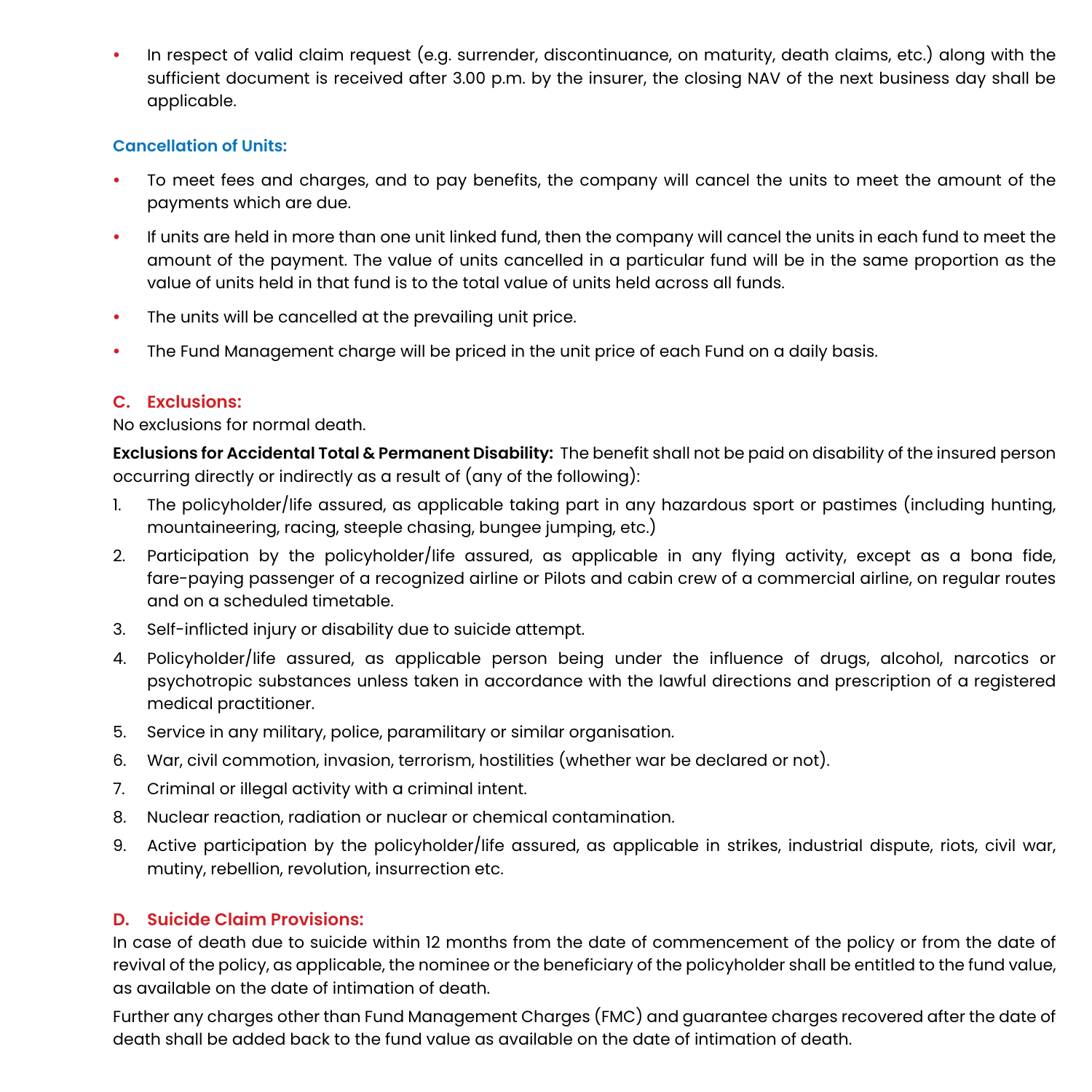#### **E. Termination of Policy:**

The policy shall terminate automatically on occurrence of the earlier of any one of the following events:

- **•** On death of the Life Assured, upon payment of death benefit.
- **•** The date on which Surrender Value is paid.
- **•** On maturity of the contract.
- **•** On payment of free look cancellation proceeds.
- **•** The date on which the Policy Forecloses.
- **•** The date of receipt of request to terminate the settlement option or on the expiry of the settlement term.
- **•** On expiry of revival period or lock in period whichever is later.

#### **Foreclosure:**

If the policy has run for at least 5 years provided 5 full years' premiums have been paid and the balance in the Unit Fund is not sufficient to recover the relevant charges, the policy shall be compulsorily terminated and the balance amount in the Unit Fund, if any, shall be refunded to the Policyholder. This shall be applicable irrespective of whether the policy is inforce or paid-up during the revival period.

#### **F. Nomination:**

Nomination is allowed as per Section 39 of The Insurance Act 1938 as amended from time to time.

#### **G. Assignment:**

Assignment is allowed as per Section 38 of The Insurance Act 1938 as amended from time to time.

#### **H. Policy Loan:**

No Policy Loan facility available under this product.

#### **I. Prohibition of Rebates:**

Section 41 of The Insurance Act, 1938 as amended from time to time:

- 1. No person shall allow or offer to allow, either directly or indirectly, as an inducement to any person to take out or renew or continue an insurance in respect of any kind of risk relating to lives or property in India, any rebate of the whole or part of the commission payable or any rebate of the premium shown on the policy, nor shall any person taking out or renewing or continuing a policy accept any rebate, except such rebate as may be allowed in accordance with the published prospectus or tables of the insurer:
- 2. Any person making default in complying with the provisions of this section shall be liable with penalty which may extend to ten lakh rupees.

#### **J. Section 45 of the Insurance Act 1938:**

Provisions of Section 45 of the Insurance Act 1938, as amended from time to time will be applicable to all policies/ contracts issued under this product.